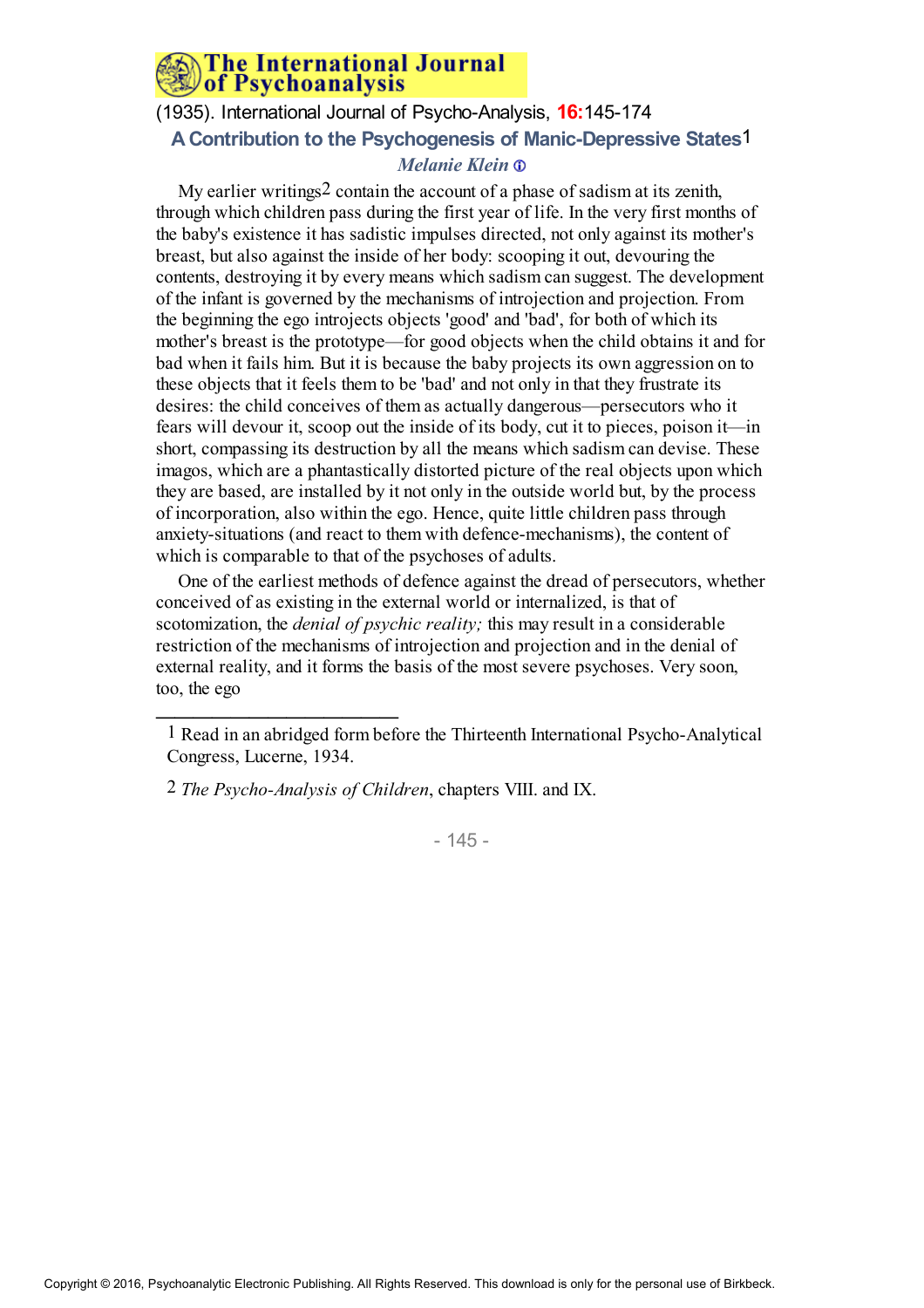tries to defend itself against internalized persecutors by the processes of expulsion and projection. At the same time, since the dread of internalized objects is by no means extinguished with their projection, the ego marshals against the persecutors inside the body the same forces as it employs against those in the outside world. These anxiety-contents and defence-mechanisms formthe basis of paranoia. In the infantile dread of magicians, witches, evil beasts, etc. we detect something of this same anxiety, but here it has already undergone projection and modification. One of my conclusions, moreover, was that infantile psychotic anxiety, in particular paranoid anxiety, is bound and modified by the obsessional mechanisms which make their appearance very early.

In the present paper I propose to deal with depressive states in their relation to paranoia on the one hand and to mania on the other. I have acquired the material upon which my conclusions are based fromthe analysis of depressive states in cases of severe neuroses, border-line cases and in patients, both adults and children, who displayed mixed paranoiac and depressive trends.

I have studied manic states in various degrees and forms, including the slightly hypomanic states which occur in normal persons. The analysis of depressive and manic features in normal children and adults also proved very instructive.

According to Freud and Abraham, the fundamental process in melancholia is the loss of the loved object. The real loss of a real object, or some similar situation having the same significance, results in the object becoming installed within the ego. Owing, however, to an excess of cannibalistic impulses in the subject, this introjection miscarries and the consequence is illness.

Now, why is it that the process of introjection is so specific for melancholia? I believe that the main difference between incorporation in paranoia and in melancholia is connected with changes in the relation of the subject to the object, though it is also a question of a change in the constitution of the introjecting ego. According to Edward Glover, the ego, at first but loosely organized, consists of a considerable number of ego-nuclei. In his view, in the first place an oral egonucleus and later an anal ego-nucleus predominates over the others.<sup>3</sup> In this very early phase, in which oral sadismplays a

- 146 -

 $\overline{\phantom{a}}$ 'A Psycho-Analytic Approach to the Classification of Mental Disorders, ' 3 *Journal of Mental Science*, October, 1932.

<sup>&</sup>lt;sup>4</sup> I would refer the reader to my account of the phase in which the child makes onslaughts on the mother's body. This phase is initiated by the onset of oral sadismand in my view it is the basis of paranoia (cf. *The Psycho-Analysis of Children*, Chapter VIII).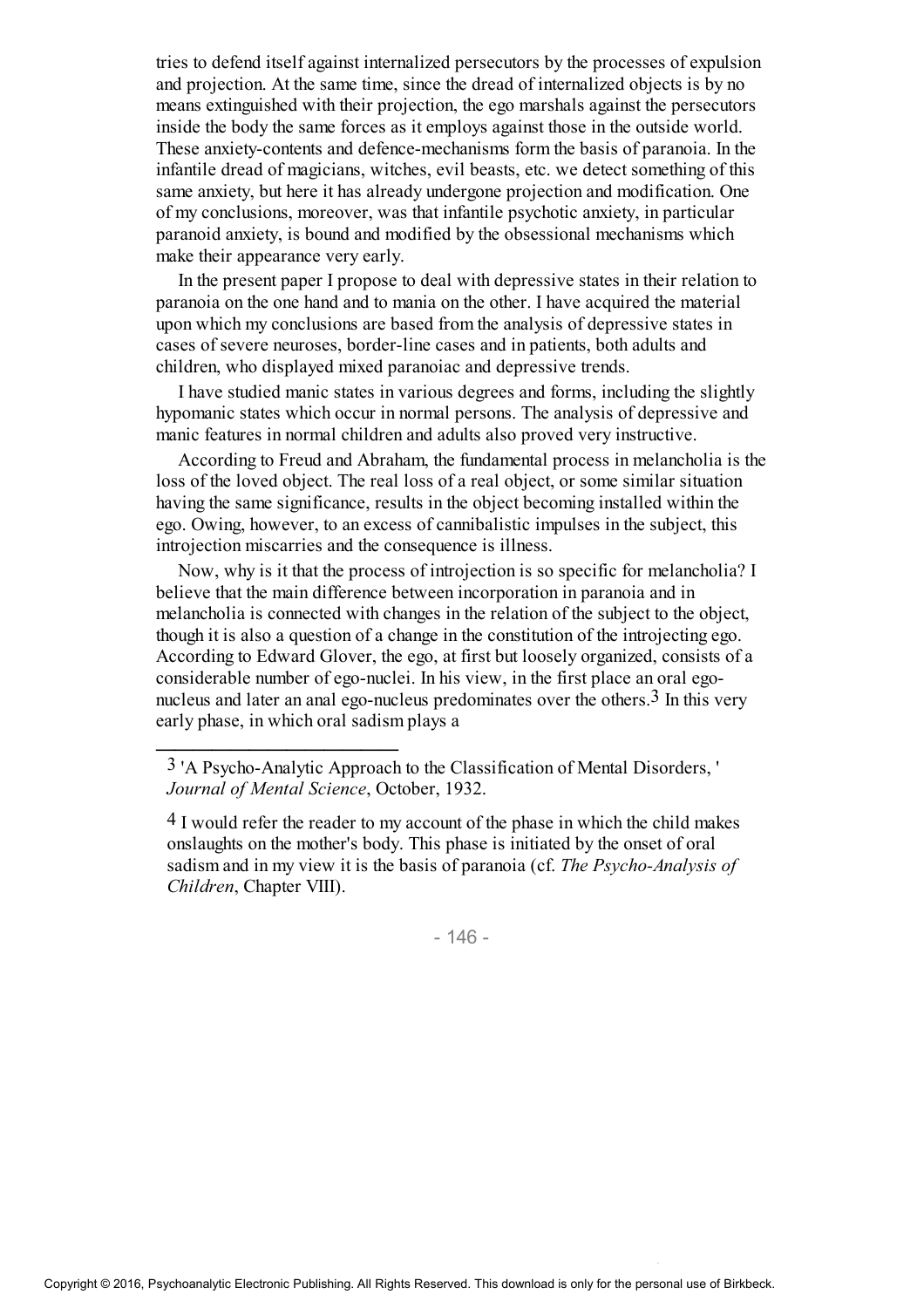prominent part and which in my view is the basis of schizophrenia, <sup>4</sup>the ego's power of identifying itself with its objects is as yet small, partly because it is itself still unco-ordinated and partly because the introjected objects are still mainly partial objects, which it equates with fæces.

In paranoia the characteristic defences are chiefly aimed at annihilating the 'persecutors', while anxiety on the ego's account occupies a prominent place in the picture. As the ego becomes more fully organized, the internalized imagos will approximate more closely to reality and the ego will identify itself more fully with 'good' objects. The dread of persecution, which was at first felt on the ego's account, now relates to the good object as well and fromnow on preservation of the good object is regarded as synonymous with the survival of the ego.

Hand in hand with this development goes a change of the highest importance, namely, froma partial object-relation to the relation to a complete object. Through this step the ego arrives at a new position, which forms the foundation of that situation called the loss of the loved object. Not until the object is loved *as a whole* can its loss be felt as a whole.

With this change in the relation to the object, new anxiety-contents make their appearance and a change takes place in the mechanisms of defence. The development of the libido also is decisively influenced. Paranoid anxiety lest the objects sadistically destroyed should themselves be a source of poison and danger inside the subject's body causes him, in spite of the vehemence of his oral-sadistic onslaughts, at the same time to be profoundly mistrustful of themwhile yet incorporating them.

This leads to a weakening of oral fixations. One manifestation of this may be observed in the difficulties very young children often show in regard to eating which, I think, always have a paranoid root. As a child (or an adult) identifies himself more fully with a good object, the libidinal urges increase; he develops a greedy love and desire to devour this object and the mechanismof introjection is reinforced. Besides, he finds himself constantly impelled to repeat the incorporation of a good object, partly because he dreads that he has forfeited it by his cannibalism—i.e. the repetition of the act is designed to test

- 147 -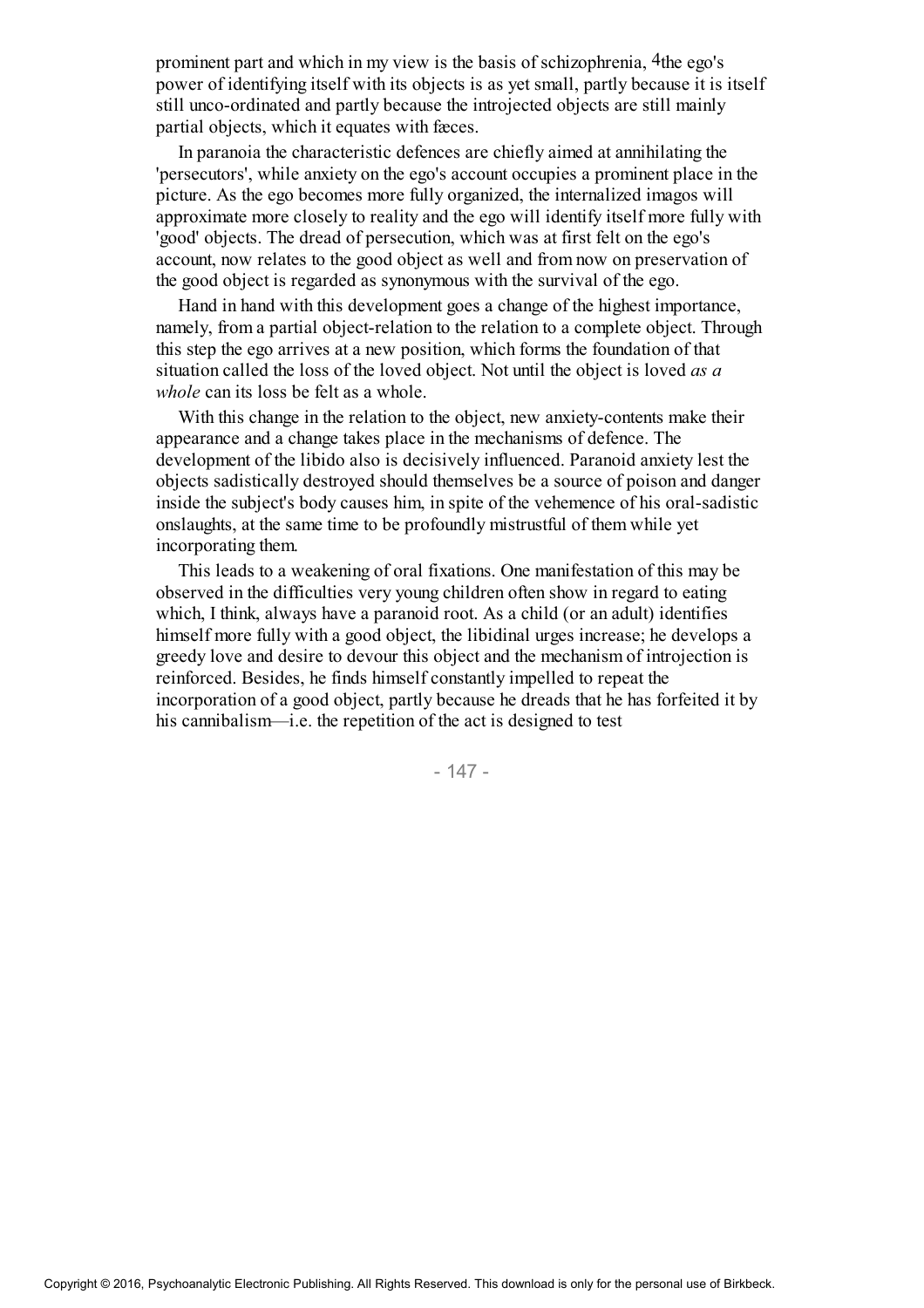the reality of his fears and disprove them—and partly because he fears internalized persecutors against whomhe requires a good object to help him. In this stage the ego is more than ever driven both by love and by need to introject the object.

Another stimulus for an increase of introjection is the phantasy that the loved object may be preserved in safety inside oneself. In this case the dangers of the inside are projected on to the external world.

If, however, consideration for the object increases, and a better acknowledgement of psychic reality sets in, the anxiety lest the object should be destroyed in the process of introjecting it leads—as Abrahamhas described—to various disturbances of the function of introjection.

In my experience there is, furthermore, a deep anxiety as to the dangers which await the object inside the ego. It could not be safely maintained there, as the inside is felt to be a dangerous and poisonous place in which the loved object would perish. Here we see one of the situations which I have described as being fundamental for 'the loss of the loved object', the situation, namely, when the ego becomes fully identified with its good, internalized objects, and at the same time becomes aware of its own incapacity to protect and preserve themagainst the internalized, persecuting objects and the id. This anxiety is psychologically justified.

For the ego, when it becomes fully identified with the object, does not abandon its earlier defence-mechanisms. According to Abraham's hypothesis, the annihilation and expulsion of the object—processes characteristic of the earlier anal level—initiate the depressive mechanism. If this be so, it confirms my notion of the genetic connection between paranoia and melancholia. In my opinion, the paranoiac mechanismof destroying the objects (whether inside the body or in the outside world) by every means which oral, urethral and anal sadismcan command, persists, but in a lesser degree and with a certain modification due to the change in the subject's relation to his objects. As I have said, the dread lest the *good* object should be expelled along with the *bad* causes the mechanisms of expulsion and projection to lose value. We know that, at this stage, the ego makes a greater use of introjection of the *good* object as a mechanismof defence. This is associated with another important mechanism: that of making reparation to the object. In certain of my earlier works<sup>5</sup> I discussed

- 148 -

<sup>—————————————</sup> 5 Klein, 'Infantile Anxiety-Situations Reflected in a Work of Art and in the Creative Impulse, ' this JOURNAL, Vol. X., 1929; also *The Psycho-Analysis of Children*.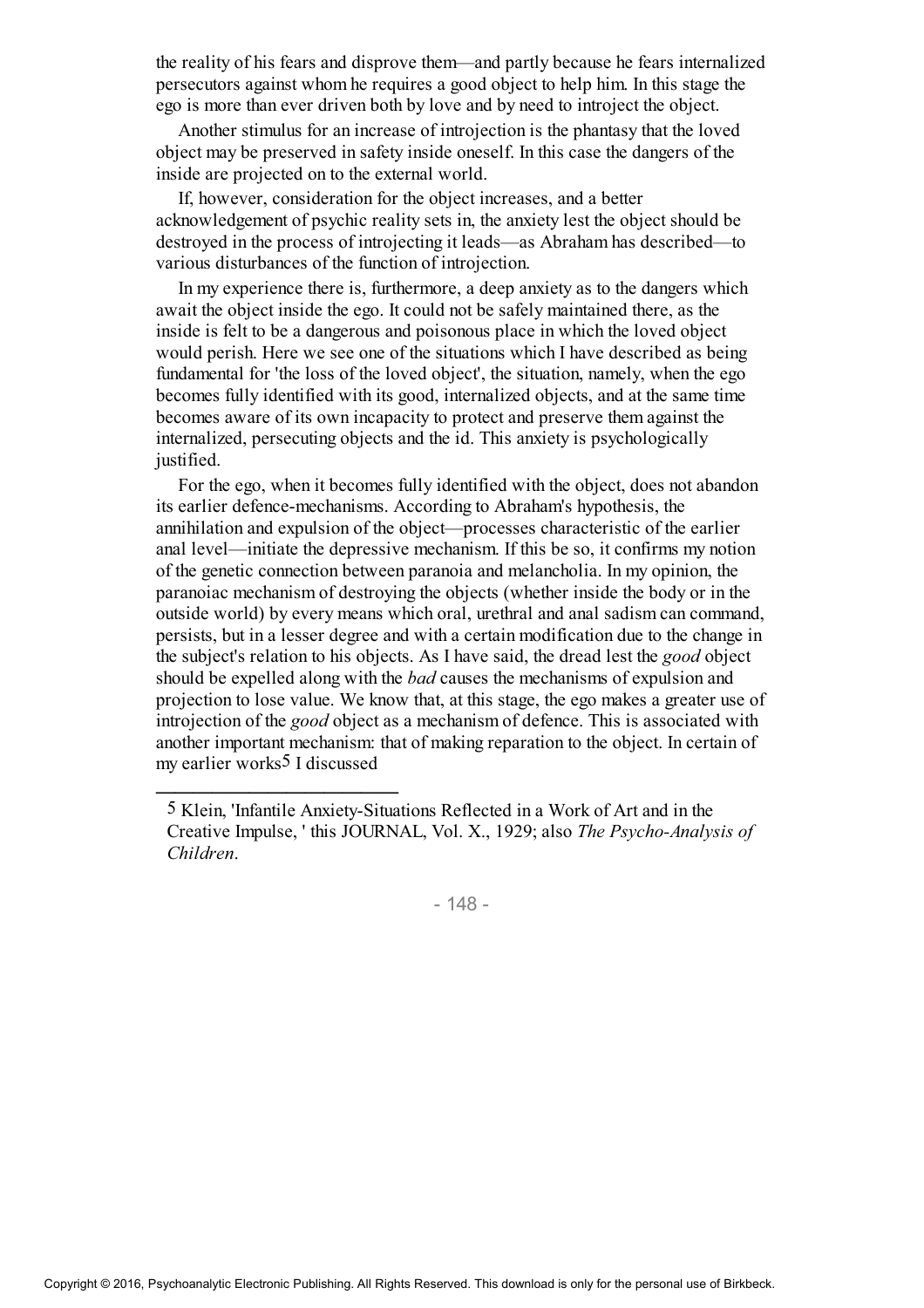in detail the concept of restoration and showed that it is far more than a mere reaction-formation. The ego feels impelled (and I can now add, impelled by its identification with the good object) to make restitution for all the sadistic attacks that it has launched on that object. When a well-marked cleavage between good and bad objects has been attained, the subject attempts to restore the former, making good in the restoration every detail of his sadistic attacks. But the ego cannot as yet believe enough in the benevolence of the object and in its own capacity to make restitution. On the other hand, through its identification with a good object and through the other mental advances which this implies, the ego finds itself forced to a fuller recognition of psychic reality, and this exposes it to fierce conflicts. Some of its objects—an indefinite number—are persecutors to it, ready to devour and do violence to it. In all sorts of ways they endanger both the ego and the good object. Every injury inflicted in phantasy by the child upon its parents (primarily fromhate and secondarily in self-defence), every act of violence committed by one object upon another (in particular the destructive, sadistic coitus of the parents, which it regards as yet another consequence of its own sadistic wishes)—all this is played out, both in the outside world and, since the ego is constantly absorbing into itself the whole external world, within the ego as well. Now, however, all these processes are viewed as a perpetual source of danger both to the good object and to the ego.

It is true that, now that good and bad objects are more clearly differentiated, the subject's hate is directed rather against the latter, while his love and his attempts at reparation are more focussed on the former; but the excess of his sadismand anxiety acts as a check to this advance in his mental development. Every external or internal stimulus (e.g. every real frustration) is fraught with the utmost danger: not only bad objects but also the good ones are thus menaced by the id, for every access of hate or anxiety may temporarily abolish the differentiation and thus result in a 'loss of the loved object'. And it is not only the vehemence of the subject's uncontrollable hatred but that of his love too which imperils the object. For at this stage of his development loving an object and devouring it are very closely connected. A little child which believes, when its mother disappears, that it has eaten her up and destroyed her (whether frommotives of love or of hate) is tormented by anxiety both for her and for the good mother which it has absorbed into itself.

It now becomes plain why, at this phase of development, the ego

- 149 -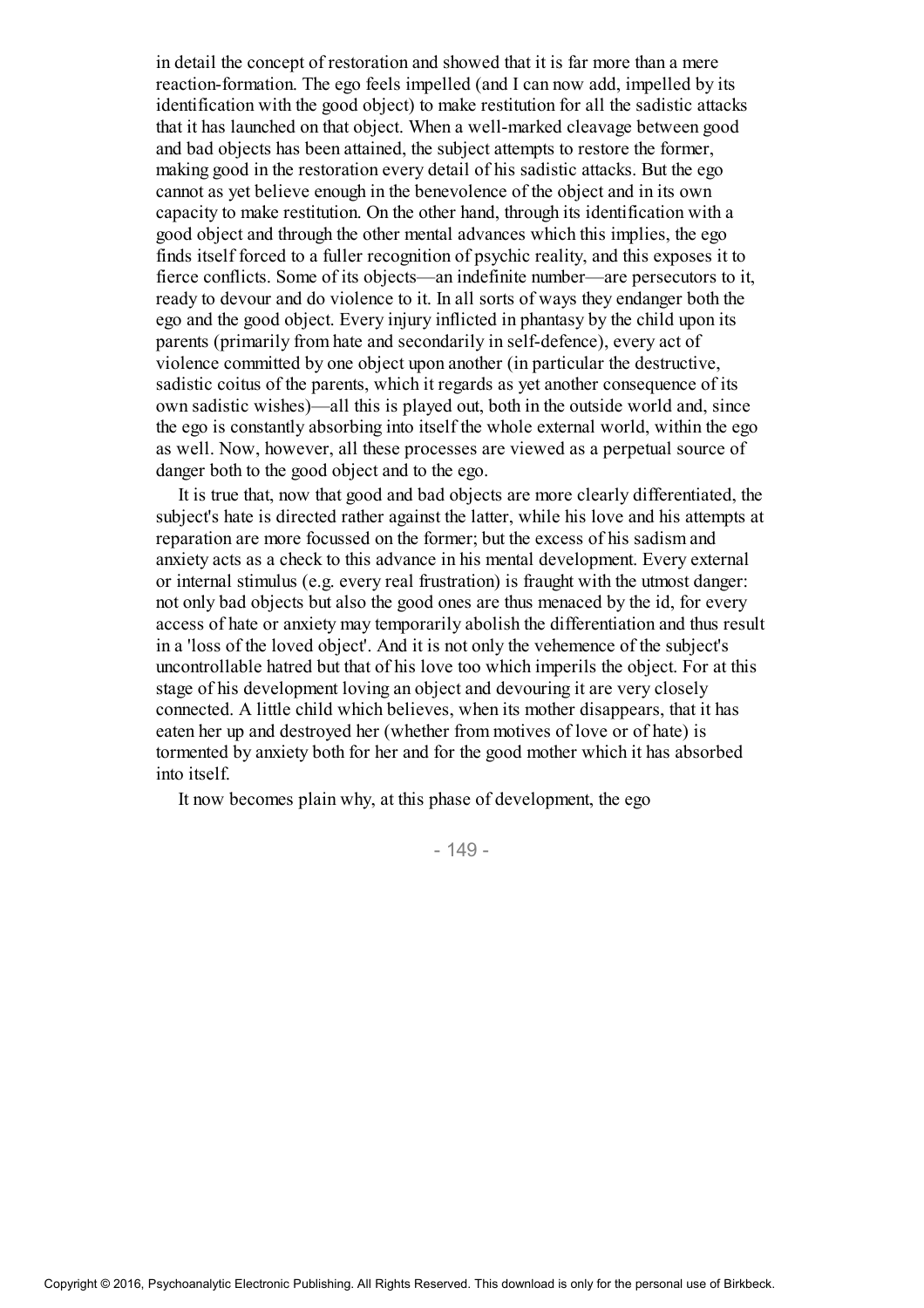feels itself constantly menaced in its possession of internalized good objects. It is full of anxiety lest such objects should die. Both in children and adults suffering fromdepression, I have discovered the dread of harbouring dying or dead objects (especially the parents) inside one and an identification of the ego with objects in this condition.

Fromthe very beginning of psychic development there is a constant correlation of real objects with those installed within the ego. It is for this reason that the anxiety which I have just described manifests itself in a child's exaggerated fixation to its mother or whoever looks after it.<sup>6</sup> The absence of the mother arouses in the child anxiety lest it should be handed over to bad objects, external and internalized, either because of her *death* or because of her return in the guise of a '*bad*' mother.

Both cases signify to it that it has lost its loved mother and I would particularly draw attention to the fact that dread of the loss of the 'good', internalized object becomes a perpetual source of anxiety lest the real mother should die. On the other hand, every experience which suggests the loss of the real loved object stimulates the dread of losing the internalized one too.

I have already stated that my experience has led me to conclude that the loss of the loved object takes place during that phase of development in which the ego makes the transition frompartial to total incorporation of the object. Having now described the situation of the ego in that phase, I can express myself with greater precision on this point. The processes which subsequently become defined as 'loss of the loved object' are determined by the subject's sense of failure (during weaning and in the periods which precede and follow it) to secure his *good, internalized* object, i.e. to possess himself of it. One reason for his failure is that he has been unable to overcome his paranoid dread of internalized persecutors.

At this point we are confronted with a question of importance for our whole theory. My own observations and those of a number of my English colleagues have led us to conclude that the direct influence of the early processes of introjection upon both normal and pathological development is very much more momentous, and in some respects

 $-150 -$ 

 $\frac{1}{2}$ For many years now I have supported the view that the source of a child's 6 fixation to its mother is not simply its dependence on her, but also its anxiety and sense of guilt, and that these feelings are connected with its early aggression against her.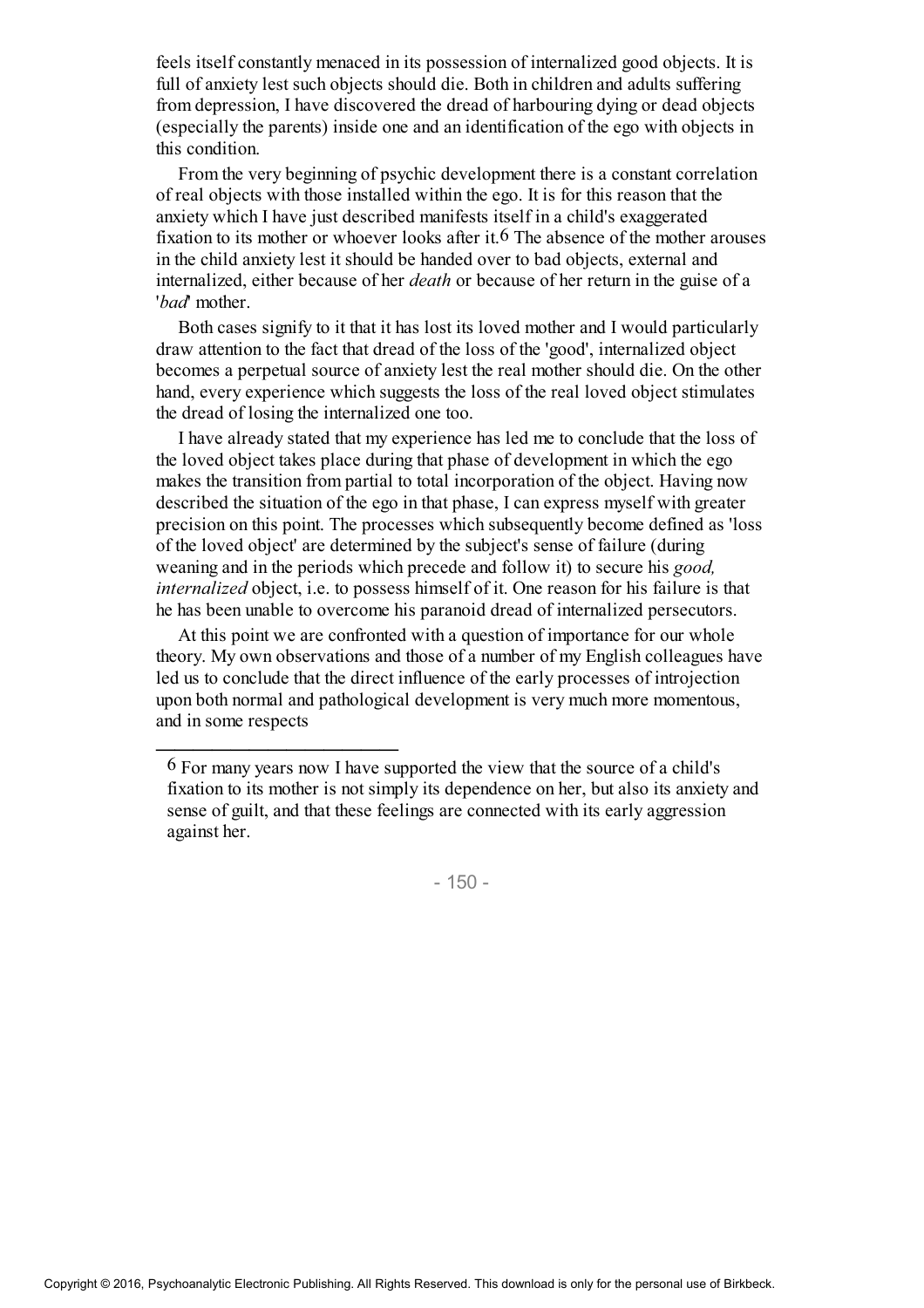other, than has hitherto commonly been accepted in psycho-analytical circles.

According to our views, even the earliest incorporated objects formthe basis of the super-ego and enter into its structure. The question is by no means a merely theoretical one. As we study the relations of the early infantile ego to its internalized objects and to the id, and come to understand the gradual changes these relations undergo, we obtain a deeper insight into the specific anxiety-situations through which the ego passes and the specific defence-mechanisms which it develops as it becomes more highly organized. Viewed fromthis standpoint in our experience we find that we arrive at a more complete understanding of the earliest phases of psychic development, of the structure of the super-ego and of the genesis of psychotic diseases. For where we deal with ætiology it seems essential to regard the libido-disposition not merely as such, but also to consider it in connection with the subject's earliest relations to his internalized and external objects, a consideration which implies an understanding of the defencemechanisms developed by the ego gradually in dealing with its varying anxietysituations.

If we accept this view of the formation of the super-ego, its relentless severity in the case of the melancholic becomes more intelligible. The persecutions and demands of bad internalized objects; the attacks of such objects upon one another (especially that represented by the sadistic coitus of the parents); the urgent necessity to fulfil the very strict demands of the 'good objects' and to protect and placate themwithin the ego, with the resultant hatred of the id; the constant uncertainty as to the 'goodness' of a good object, which causes it so readily to become transformed into a bad one—all these factors combine to produce in the ego a sense of being a prey to contradictory and impossible claims fromwithin, a condition which is felt as a bad conscience. That is to say: the earliest utterances of conscience are associated with persecution by bad objects. The very word 'gnawing of conscience' (*Gewissensbisse*) testifies to the relentless 'persecution' of conscience and to the fact that it is originally conceived of as devouring its victim.

Among the various internal demands which go to make up the severity of the super-ego in the melancholic, I have mentioned his urgent need to comply with the very strict demands of the 'good' objects. It is this part of the picture only—namely, the cruelty of the 'good', i.e. loved, objects within—which has been recognized hitherto

- 151 -

<sup>—————————————</sup> I have explained that, gradually, by unifying and then splitting up the good and 7 bad, the phantastic and the real, the external and the internal objects, the ego makes its way towards a more realistic conception both of the external and the internal objects and thus obtains a satisfactory relation to both.

In his *Ego and Id*, Freud has pointed out that in melancholia the destructive 8 component has become concentrated in the super-ego and is directed against the ego.

<sup>9</sup> It is well known that some children display an urgent need to be kept under strict discipline and thus to be stopped by external agency fromdoing wrong.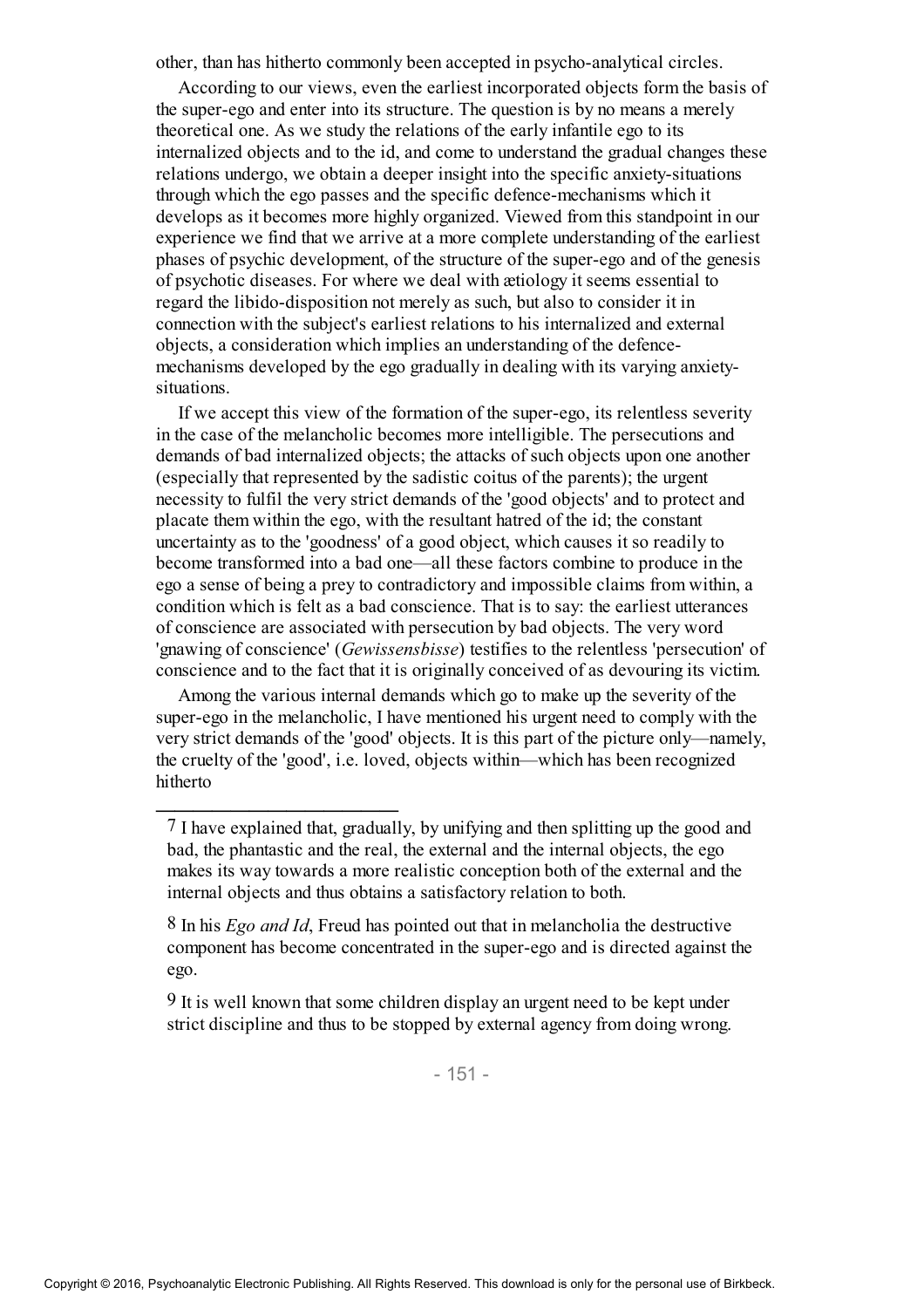by general analytic opinion, namely, in the relentless severity of the super-ego in the melancholic. But in my view it is only by looking at the whole relation of the ego to its phantastically bad objects as well as to its good objects, only by looking at the whole picture of the internal situation which I have tried to outline in this paper, that we can understand the slavery to which the ego submits when complying with the extremely cruel demands and admonitions of its loved object which has become installed within the ego. As I have mentioned before, the ego endeavours to keep the good apart fromthe bad, and the real fromthe phantastic objects. The result is a conception of extremely bad and *extremely perfect* objects, that is to say, its loved objects are in many ways intensely moral and exacting. At the same time, since the ego cannot really keep its good and bad objects apart in its mind,  $7$  some of the cruelty of the bad objects and of the id becomes related to the good objects and this then again increases the severity of their demands.<sup>8</sup> These strict demands serve the purpose of supporting the ego in its fight against its uncontrollable hatred and its bad attacking objects, with whomthe ego is partly identified.<sup>9</sup> The stronger the anxiety is of losing the loved objects, the more the ego strives to save them, and the harder the task of restoration becomes the stricter will grow the demands which are associated with the super-ego.

I have tried to shew that the difficulties which the ego experiences when it passes on to the incorporation of whole objects proceed fromits as yet imperfect capacity for mastering, by means of its new defence-mechanisms, the fresh anxietycontents arising out of this advance in its development.

I amaware how difficult it is to draw a sharp line between the anxiety-contents and feelings of the paranoiac and those of the depressive, since they are so closely linked up with each other. But they can

- 152 -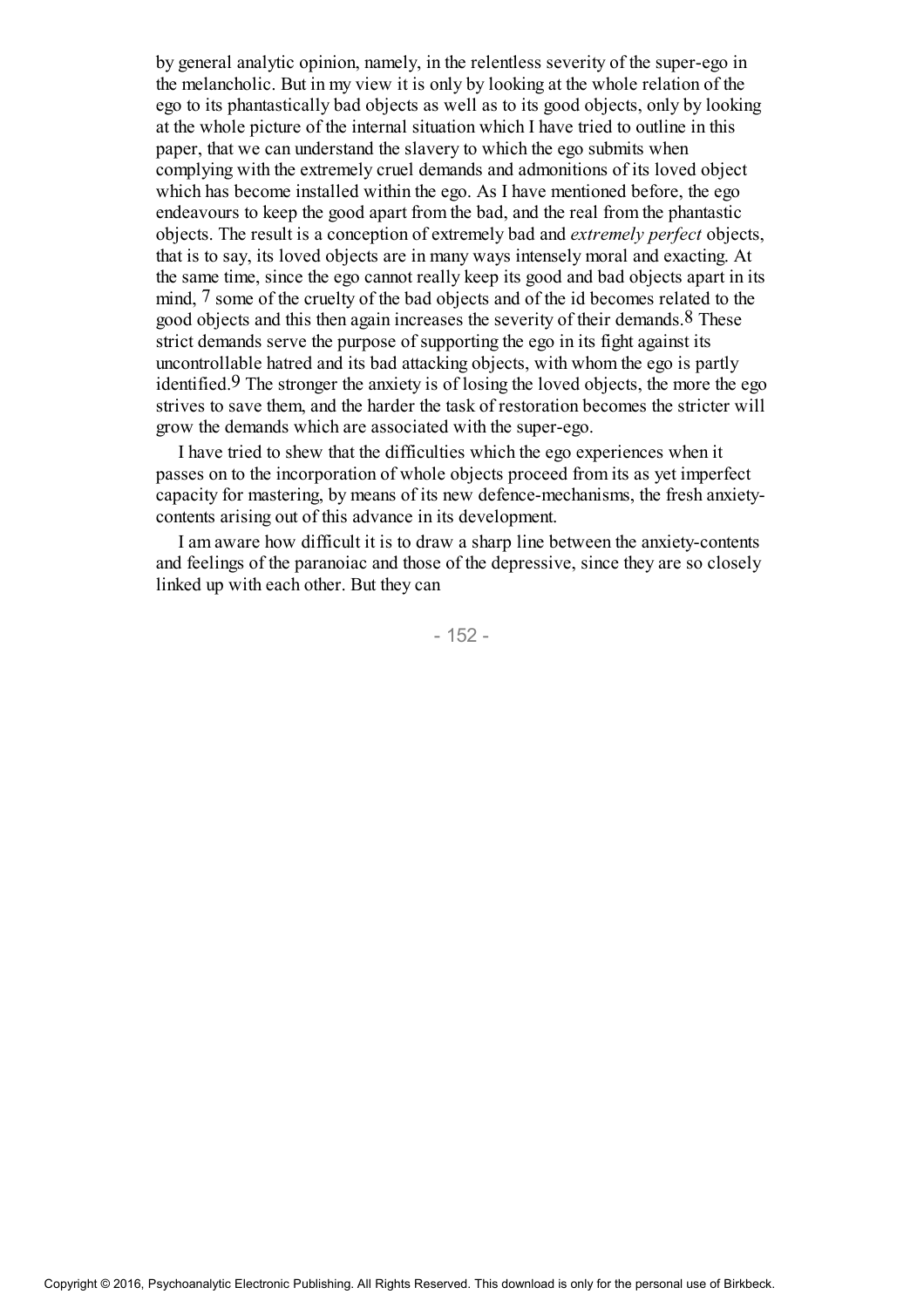be distinguished one fromthe other if, as a criterion of differentiation, one considers whether the persecution-anxiety is mainly related to the preservation of the ego—in which case it is paranoiac—or to the preservation of the good internalized objects with whomthe ego is identified as a whole. In the latter case —which is the case of the depressive—the anxiety and feelings of suffering are of a much more complex nature. The anxiety lest the good objects and with themthe ego should be destroyed, or that they are in a state of disintegration, is interwoven with continuous and desperate efforts to save the good objects both internalized and external.

It seems to me that only when the ego has introjected the object as a whole and has established a better relationship to the external world and to real people is it able fully to realize the disaster created through its sadismand especially through its cannibalism, and to feel distressed about it. This distress is related not only to the past but to the present as well, since at this early stage of development the sadismis in full swing. It needs a fuller identification with the loved object, and a fuller recognition of its value, for the ego to become aware of the state of disintegration to which it has reduced and is continuing to reduce its loved object. The ego then finds itself confronted with the psychical fact that its loved objects are in a state of dissolution—in bits—and the despair, remorse and anxiety deriving fromthis recognition are at the bottomof numerous anxiety-situations. To quote only a few of them: There is anxiety how to put the bits together in the right way and at the right time; how to pick out the good bits and do away with the bad ones; how to bring the object to life when it has been put together; and there is the anxiety of being interfered with in this task by bad objects and by one's own hatred, etc.

Anxiety-situations of this kind I have found to be at the bottomnot only of depression, but of all inhibitions of work. The attempts to save the loved object, to repair and restore it, attempts which in the state of depression are coupled with despair, since the ego doubts its capacity to achieve this restoration, are determining factors for all sublimations and the whole of the ego-development. In this connection I shall only mention the specific importance for sublimation of the bits to which the loved object has been reduced and the effort to put themtogether. It is a 'perfect' object which is in pieces; thus the effort to undo the state of disintegration to which it has been reduced presupposes the necessity to make it beautiful and 'perfect'. The idea of perfection is, moreover, so compelling because it disproves the

- 153 -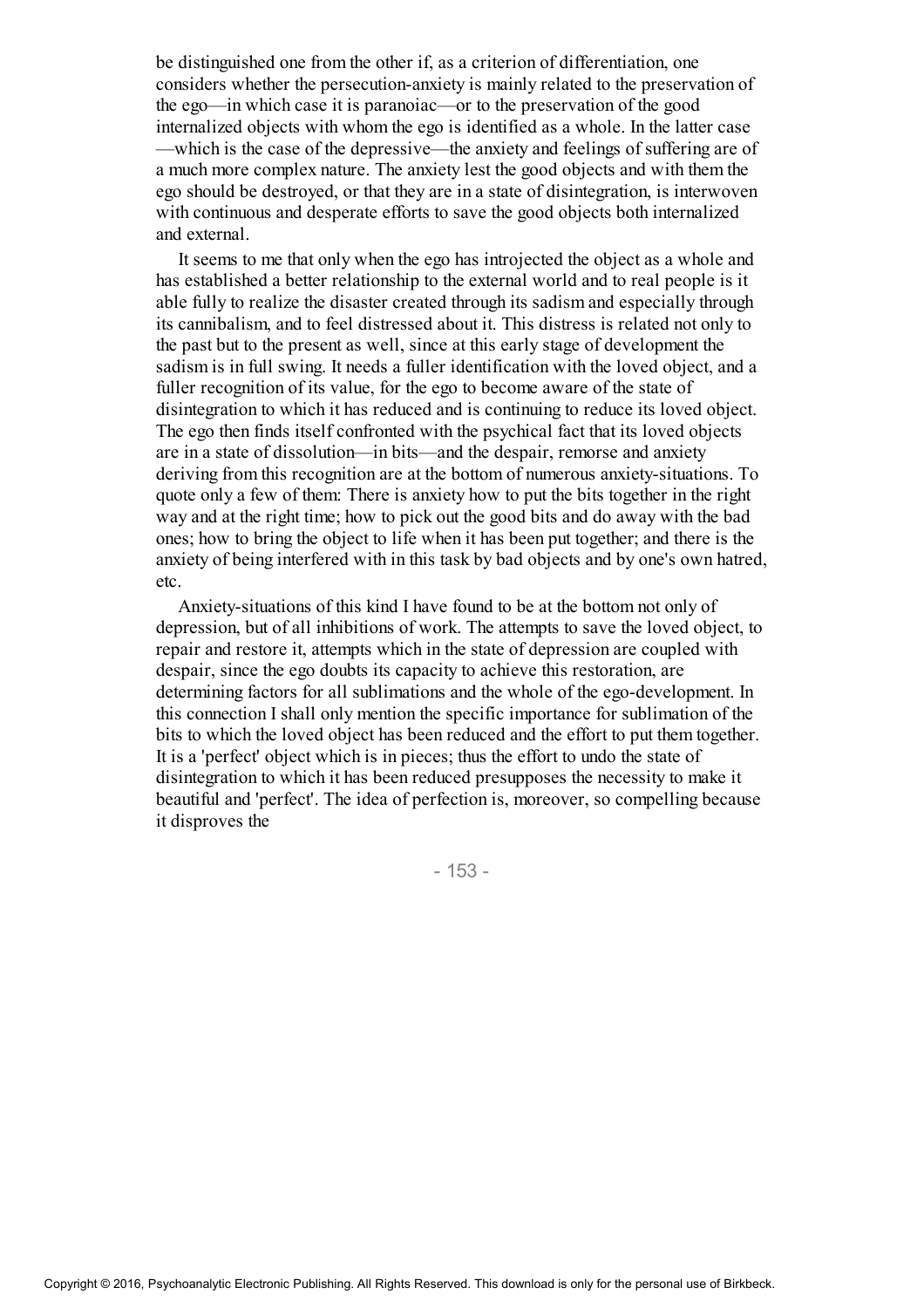idea of disintegration. In some patients who had turned away fromtheir mother in dislike or hate, or used other mechanisms to get away fromher, I have found that there existed in their minds nevertheless a beautiful picture of the mother, but one which was felt to be a *picture* of her only, not her real self. The real object was felt to be unattractive—really an injured, incurable and therefore dreaded person. The beautiful picture had been dissociated fromthe real object but had never been given up, and played a great part in the specific ways of their sublimations.

It appears that the desire for perfection is rooted in the depressive anxiety of disintegration, which is thus of great importance in all sublimations.

As I have pointed out before, the ego comes to a realization of its love for a good object, a whole object and in addition a real object, together with an overwhelming feeling of guilt towards it. Full identification with the object based on the libidinal attachment, first to the breast, then to the whole person, goes hand in hand with anxiety for it (of its disintegration), with guilt and remorse, with a sense of responsibility for preserving it intact against persecutors and the id, and with sadness relating to expectations of the impending loss of it. These emotions, whether conscious or unconscious, are in my view among the essential and fundamental elements of the feelings we call love.

In this connection I may say we are familiar with the self-reproaches of the depressive which represent reproaches against the object. But to my mind the ego's hate of the id, which is paramount in this phase, accounts even more for its feelings of unworthiness and despair than do its reproaches against the object. I have often found that these reproaches and the hatred against bad objects are secondarily increased as a defence against the hatred of the id, which is even more unbearable. In the last analysis it is the ego's unconscious knowledge that the hate is indeed also there, as well as the love, and that it may at any time get the upper hand (the ego's anxiety of being carried away by the id and so destroying the loved object), which brings about the sorrow, feelings of guilt and the despair which underllie grief. This anxiety is also responsible for the doubt of the goodness of the loved object. As Freud has pointed out, doubt is in reality a doubt of one's own love and 'a man who doubts his own love may, or rather *must*, doubt every lesser thing'. 10

- 154 -

 $\overline{10}$ 'Notes upon a Case of Obsessional Neurosis' (1909), *Collected Papers*, Vol. 10 III.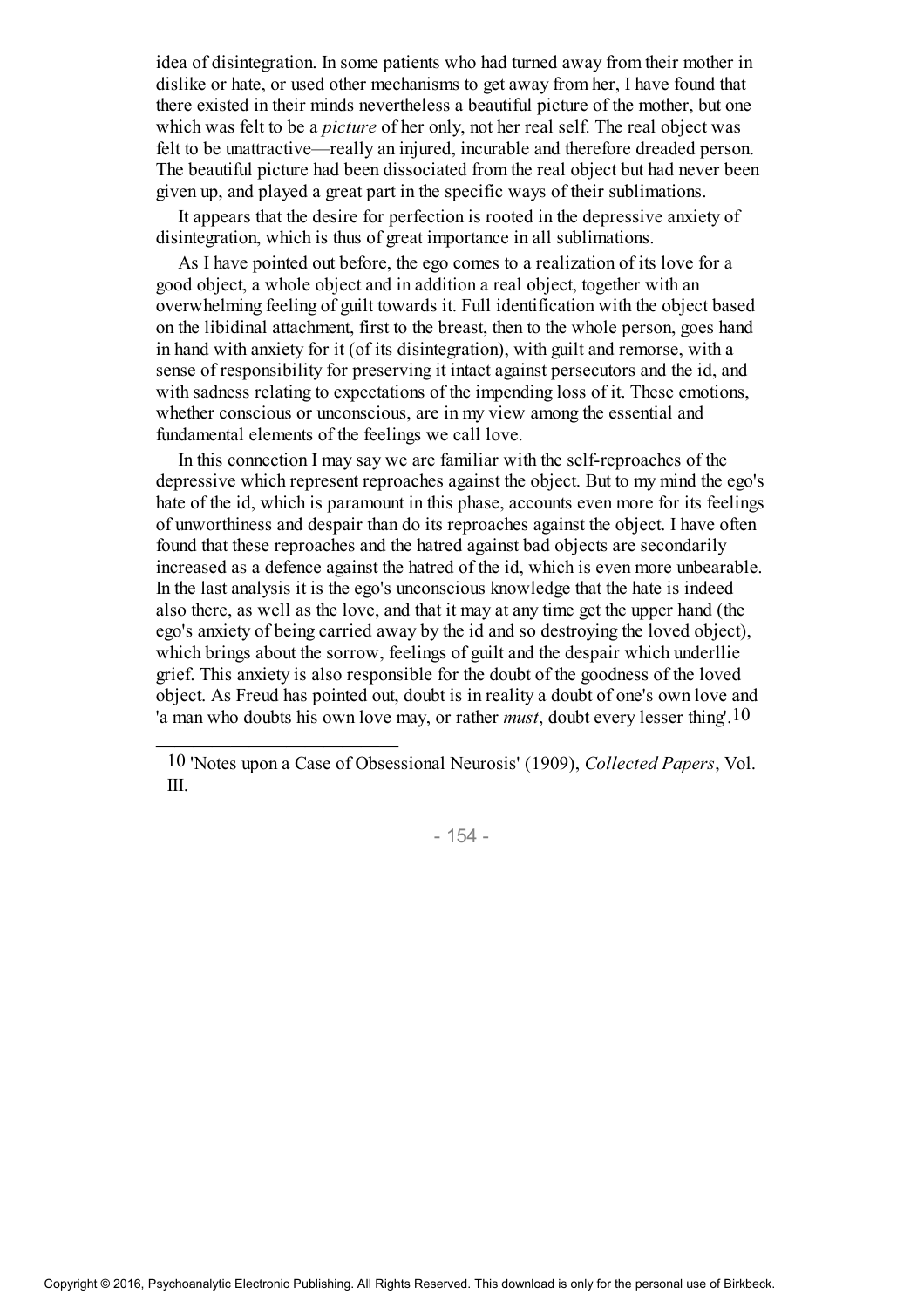The paranoiac, I should say, has also introjected a whole and real object, but has not been able to achieve a full identification with it, or, if he has got as far as this, he has not been able to maintain it. To mention a few of the reasons which are responsible for this failure: the persecution-anxiety is too great; suspicions and anxieties of a phantastic nature stand in the way of a full and stable introjection of a good object and a real one. In so far as it has been introjected, there is little capacity to maintain it as a good object, since doubts and suspicions of all kinds will soon turn the loved object again into a persecutor. Thus his relationship to whole objects and to the real world is still influenced by his early relation to internalized part-objects and fæces as persecutors and may again give way to the latter.

It seems to me characteristic of the paranoiac that, though, on account of his persecution-anxiety and his suspicions, he develops a very strong and acute power of observation of the external world and of real objects, this observation and his sense of reality are nevertheless distorted, since his persecution-anxiety makes him look at people mainly from the point of view of whether they are persecutors or not. Where the persecution-anxiety for the ego is in the ascendant, a full and stable identification with another object, in the sense of looking at it and understanding it as it really is, and a full capacity for love, are not possible.

Another important reason why the paranoiac cannot maintain his whole-object relation is that while the persecution-anxieties and the anxiety for himself are still so strongly in operation he cannot endure the additional burden of anxieties for a loved object and, besides, the feelings of guilt and remorse which accompany this depressive position. Moreover, in this position he can make far less use of projection, for fear of expelling his good objects and so losing them, and, on the other hand, for fear of injuring good external objects by expelling what is bad from within himself.

Thus we see that the sufferings connected with the depressive position thrust himback to the paranoiac position. Nevertheless, though he has retreated fromit, the depressive position has been reached and therefore the liability to depression is always there. This accounts, in my opinion, for the fact that we frequently meet depression along with severe paranoia as well as in milder cases.

If we compare the feelings of the paranoiac with those of the depressive in regard to disintegration, one can see that characteristically the depressive is filled with sorrow and anxiety for the object, which he would strive to unite again into a whole, while to the paranoiac the

- 155 -

<sup>—————————————</sup> 11 As Melitta Schmideberg has pointed out, cf. 'The Rôle of Psychotic Mechanisms in Cultural Development, ' this JOURNAL, VOL. XII, 1931.

Melanie Klein, *The Psycho-Analysis of Children*, p. 206. 12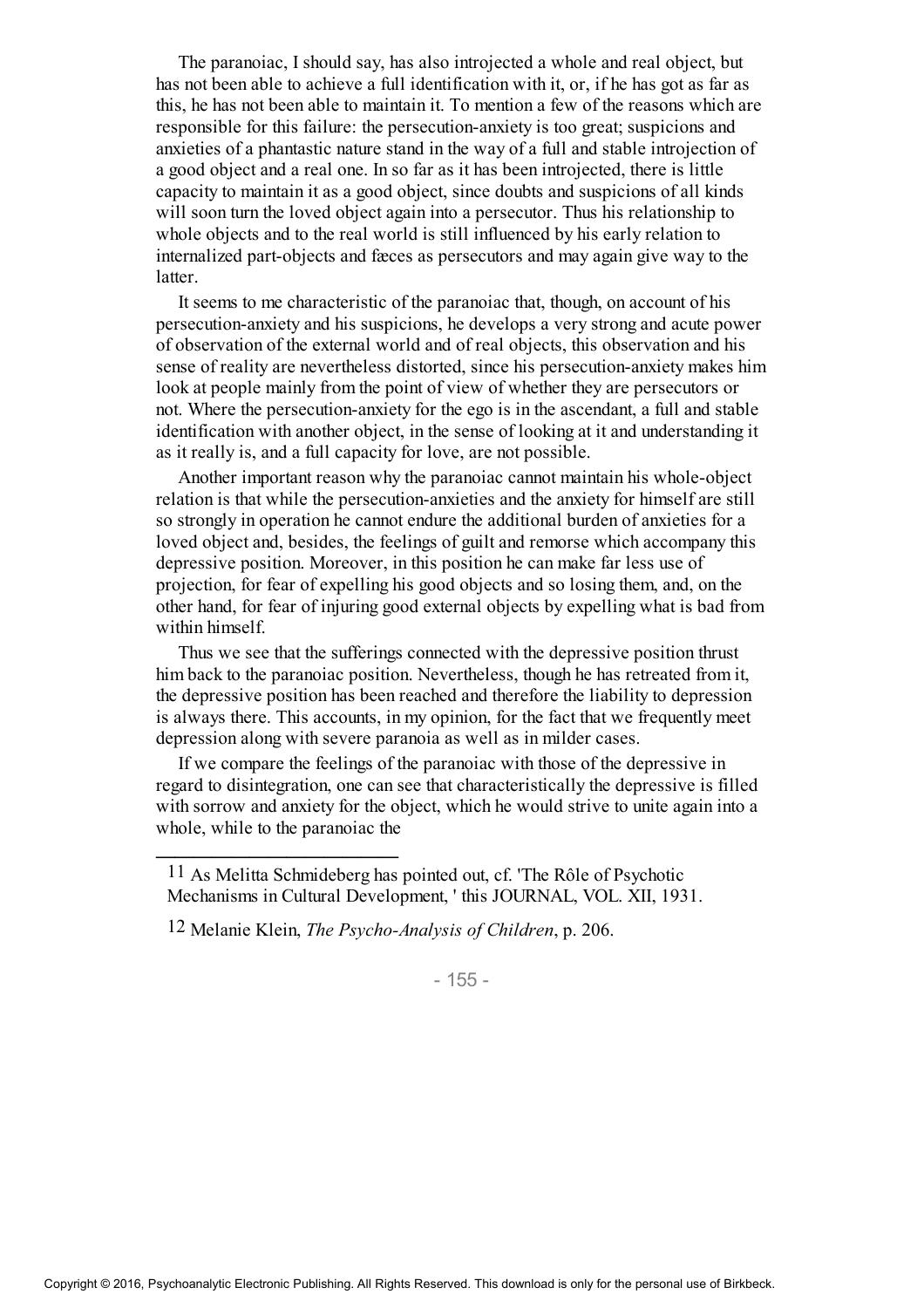disintegrated object is mainly a multitude of persecutors, since each piece is growing again into a persecutor.<sup>11</sup> This conception of the dangerous fragments to which the object is reduced seems to me to be in keeping with the introjection of part-objects which are equated with fæces (Abraham), and with the anxiety of a multitude of internal persecutors to which, in my view,  $12$  the introjection of many part-objects and the multitude of dangerous fæces gives rise.

I have already considered the distinctions between the paranoiac and the depressive fromthe point of view of their different relations to loved objects. Let us take inhibitions and anxieties about food in this connection. The anxiety of absorbing dangerous substances destructive to one's inside will thus be paranoiac, while the anxiety of destroying the external good objects by biting and chewing, or of endangering the internal good object by introducing bad substances fromoutside into it will be depressive. Again, the anxiety of leading an external good object into danger within oneself by incorporating it is a depressive one. On the other hand, in cases with strong paranoiac features I have met phantasies of luring an external object into one's inside, which was regarded as a cave full of dangerous monsters, etc. Here we can see the paranoiac reasons for an intensification of the introjection-mechanism, while the depressive employs this mechanismso charateristically, as we know, for the purpose of incorporating a *good* object.

Considering now hypochondriacal symptoms in this comparative way, the pains and other manifestations which in phantasy result fromthe attacks of internal bad objects within against the ego are typically paranoid.<sup>13</sup> The symptoms which derive, on the other hand, from the attacks of bad internal objects and the id against good ones, i.e. an internal warfare in which the ego is identified with the sufferings of the good objects, are typically depressive.

For instance, a patient who had been told as a child that he had

- 156 -

<sup>—————————————</sup> 13 Dr. Clifford Scott mentioned in his course of lectures on Psychoses, at the Institute of Psycho-Analysis, in the autumn of 1934, that in his experience in schizophrenia clinically the hypochondriacal symptoms are more manifold and bizarre and are linked to persecutions and part-object functions. This may be seen even after a short examination. In depressive reactions clinically the hypochondriacal symptoms are less varied and more related in their expression to ego-functions.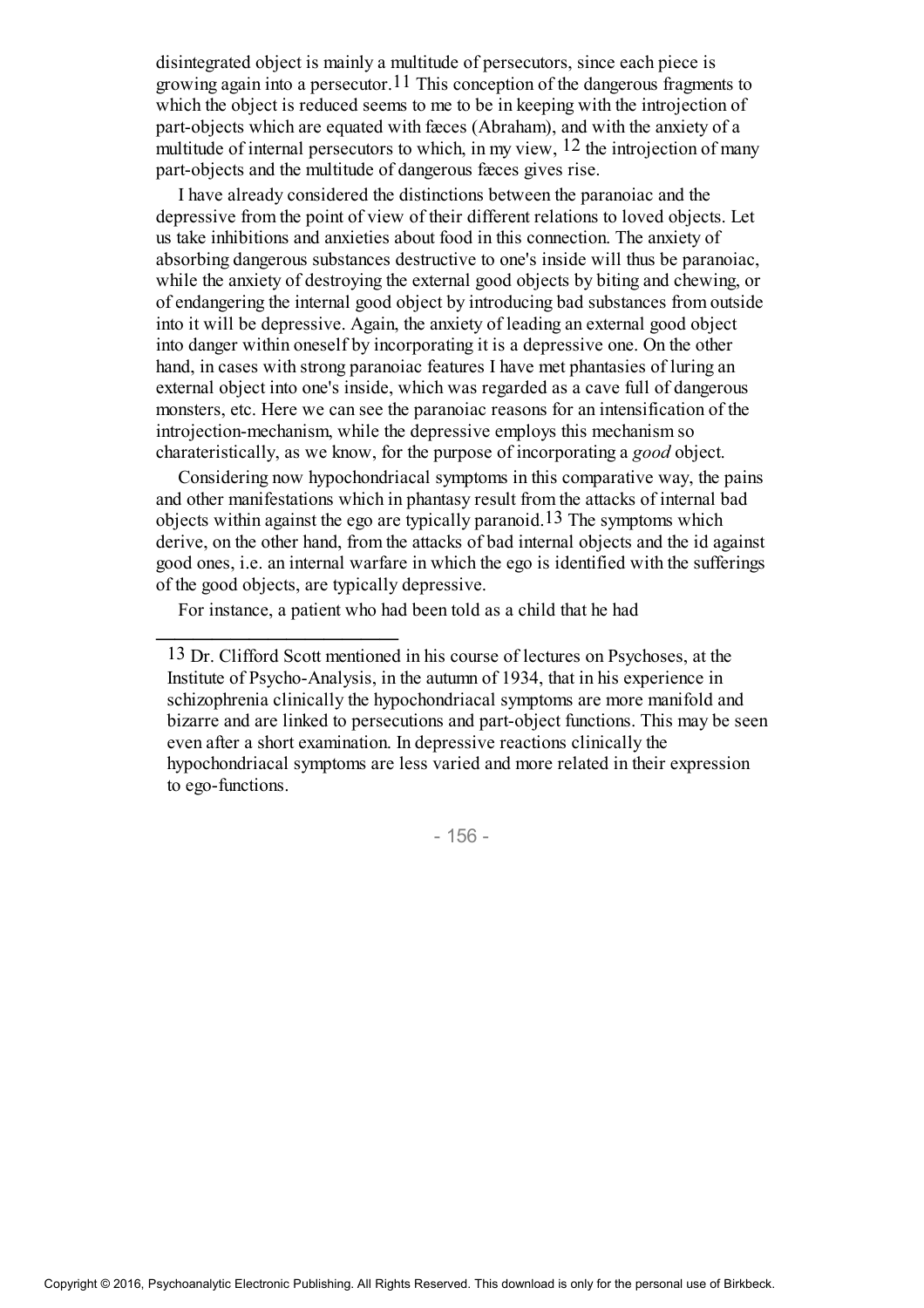tapeworms (which he himself never saw) connected the tapeworms inside him with his greediness. In his analysis he had phantasies that a tapeworm was eating its way through his body and a strong anxiety of cancer came to the fore. The patient, who suffered fromhypochondriacal and paranoid anxieties, was very suspicious of me, and, among other things, suspected me of being allied with people who were hostile towards him. At this time he dreamt that a detective was arresting a hostile and persecuting person and putting this person in prison. But then the detective proved unreliable and became the accomplice of the enemy. The detective stood for myself and the whole anxiety was internalized and was also connected with the tapewormphantasy. The prison in which the enemy was kept was his own inside—actually the special part of his inside where the persecutor was to be confined. It became clear that the dangerous tapeworm(one of his associations was that the tapewormis bisexual) represented the two parents in a hostile alliance (actually in intercourse) against him.

At the time when the tapewormphantasies were being analysed the patient developed diarrhoea which—as he wrongly thought—was mixed with blood. This frightened himvery much; he felt it as a confirmation of dangerous processes going on inside him. This feeling was founded on phantasies in which he attacked his bad united parents in his inside with poisonous excreta. The diarrhoea meant to him poisonous excreta, as well as the bad penis of his father. The blood which he thought was in his fæces represented me (this was shown by associations in which I was connected with blood). Thus the diarrhoea was felt to represent dangerous weapons with which he was fighting his bad internalized parents, as well as his poisoned and broken-up parents themselves—the tapeworm. In his early childhood he had in phantasy attacked his real parents with poisonous excreta and actually disturbed themin intercourse by defæcating. Diarrhoea had always been something very frightening to him. Along with these attacks on his real parents this whole warfare became internalized and threatened his ego with destruction. I may mention that this patient remembered during his analysis that at about ten years of age he had definitely felt that he had a little man inside his stomach who controlled himand gave himorders, which he, the patient, had to execute, although they were always perverse and wrong (he had had similar feelings about his real father).

When the analysis progressed and distrust in me had diminished, the patient became very much concerned about me. He had always

- 157 -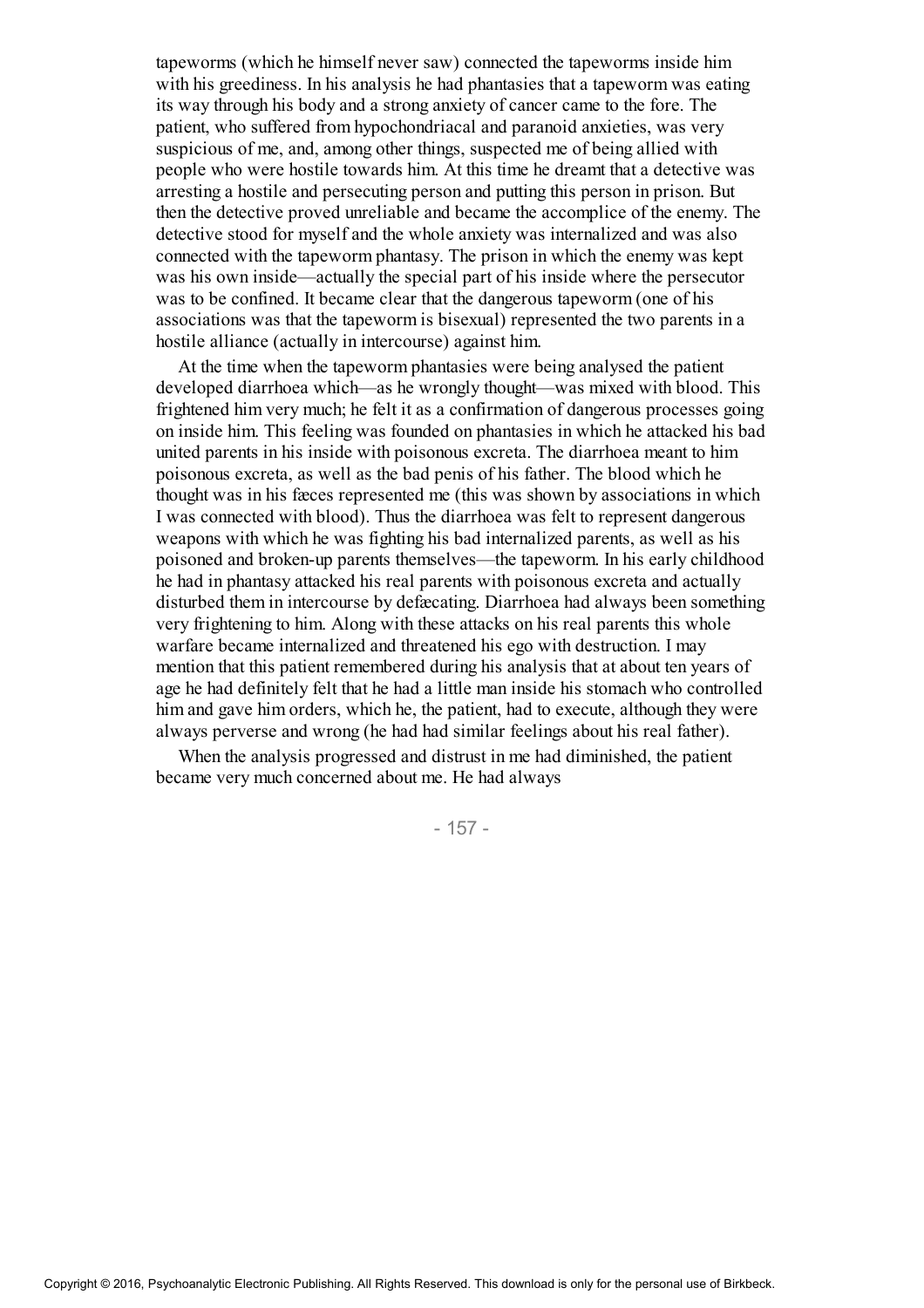worried about his mother's health; but he had not been able to develop real love towards her, though he did his best to please her. Now, together with the concern for me, strong feelings of love and gratitude came to the fore, together with feelings of unworthiness, sorrow and depression. The patient had never felt really happy, his depression had been spread out, one might say, over his whole life, but he had not suffered fromactual depressed states. In his analysis he went through phases of deep depression with all the symptoms characteristic of this state of mind. At the same time the feelings and phantasies connected with his hypochondriacal pains changed. For instance, the patient felt anxiety that the cancer would make its way through the lining of his stomach; but now it appeared that, while he feared for his stomach, he really wanted to protect 'me' inside him—actually the internalized mother—whomhe felt was being attacked by the father's penis and by his own id (the cancer). Another time the patient had phantasies connected with physical discomfort about an internal hæmorrhage fromwhich he would die. It became clear that I was identified with the hæmorrhage, the good blood representing me. We must remember that, when the paranoid anxieties dominated and I was mainly felt as a persecutor, I had been identified with the *bad* blood which was mixed with the diarrhoea (with the bad father). Now the precious *good* blood represented me losing it meant my death, which would imply his death. It became clear now that the cancer which he made responsible for the death of his loved object, as well as for his own, and which stood for the bad father's penis, was even more felt to be his own sadism, especially his greed. That is why he felt so unworthy and so much in despair.

While the paranoid anxieties predominated and the anxiety of his bad united objects prevailed, he felt only hypochondriacal anxieties for his own body. When depression and sorrow had set in, the love and the concern for the good object came to the fore and the anxiety-contents as well as the whole feelings and defences altered. In this case, as well as in others, I have found that *paranoid fears and suspicions were reinforced as a defence against the depressive position* which was overlaid by them. I shall now quote another case with strong paranoiac and depressive features (the paranoia predominating) and with hypochondria. The complaints about manifold physical troubles, which occupied a large part of the hours, alternated with strong feelings of suspicion about people in his environment and often became directly related to them, since he made themresponsible for his physical troubles

- 158 -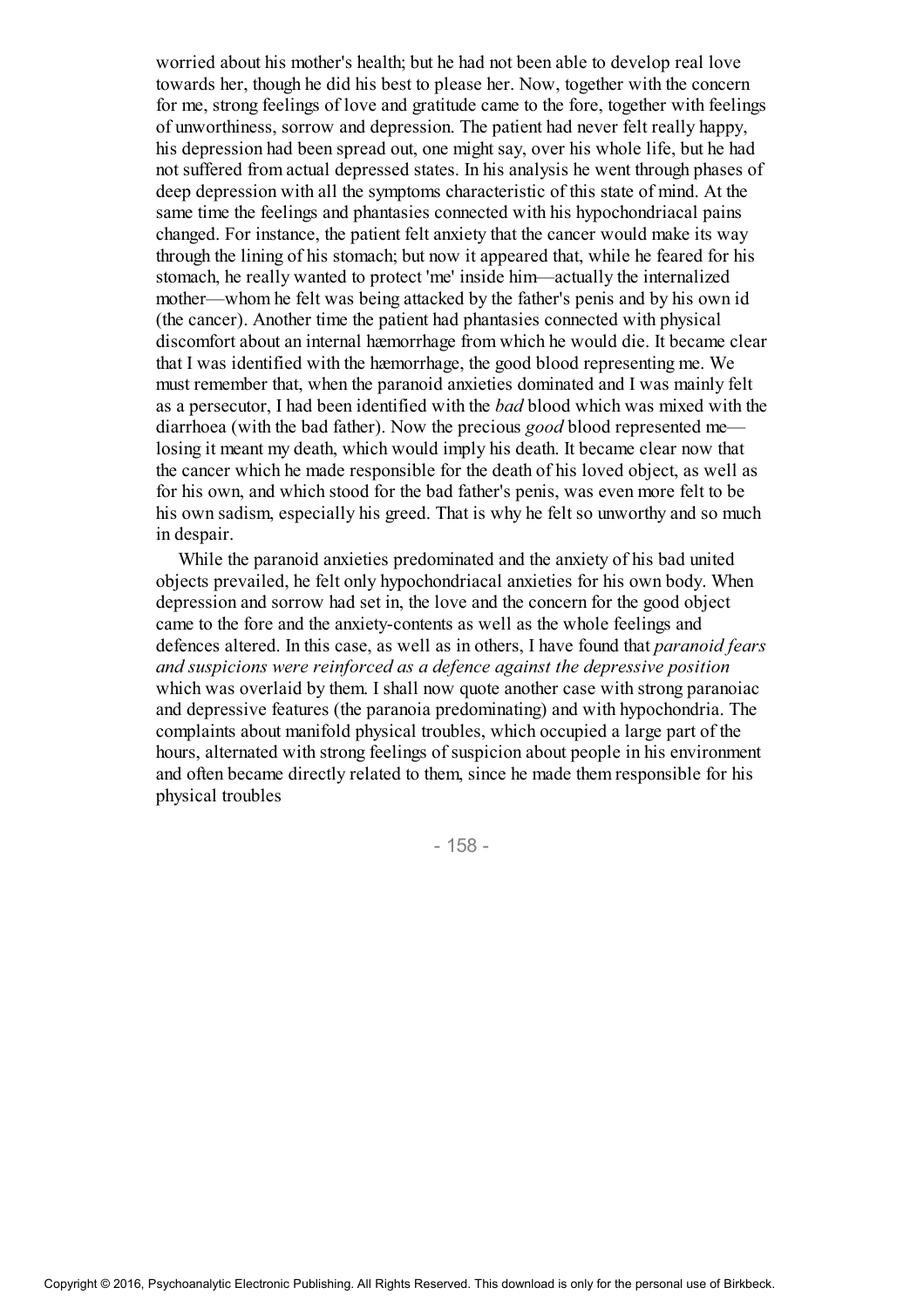in one way or another. When, after hard analytic work, distrust and suspicion diminished, his relation to me improved more and more. It became clear that, buried under the continuous paranoid accusations, complaints and criticisms of others, there existed an extremely deep love for his mother and concern for his parents as well as for other people. At the same time sorrow and deep depressions came more and more to the fore. During this phase the hypochondriacal complaints altered, both in the way they were presented to me and in the content which underlay them. For instance, the patient complained about different physical troubles and then went on to say what medicines he had taken—enumerating what he had done for his chest, his throat, his nose, his ears, his intestines, etc. It sounded rather as if he were nursing these parts of his body and his organs. He went on to speak about his concern for some young people under his care (he is a teacher) and then about the worry he was feeling for some members of his family. It became quite clear that the different organs he was trying to cure were identified with his internalized brothers and sisters, about whom he felt guilty and whom he had to be perpetually keeping right. It was his *over-anxiousness* to put themright, because he had ruined themin phantasy, and his *excessive* sorrow and despair about it, which had led to such an increase of the paranoid anxieties and defences that love and concern for people and identification with thembecame buried under hate. In this case, too, when depression came to the fore in full force and the paranoid anxieties diminished, the hypochondriacal anxieties became related to the internalized loved objects and (thus) to the ego, while before they had been experienced in reference to the ego only.

After having attempted to differentiate between the anxiety-contents, feelings and defences at work in paranoia and those in the depressive states, I must again make clear that in my view the depressive state is based on the paranoid state and genetically derived fromit. I consider the depressive state as being the result of a mixture of paranoid anxiety and of those anxiety-contents, distressed feelings and defences which are connected with the impending loss of the whole loved object. It seems to me that to introduce a term for those specific anxieties and defences might further the understanding of the structure and nature of paranoia as well as of the manic-depressive states. 14

<sup>—————————————</sup> 14 This brings me to another question of terminology.

In my former work I have described the psychotic anxieties and mechanisms of the child in terms of phases of development. The genetic connection between them, it is true, is given full justice by this description, and so is the fluctuation which goes on between themunder the pressure of anxiety until more stability is reached; but since in normal development the psychotic anxieties and mechanisms never solely predominate (a fact which, of course, I have emphasized) the term psychotic phases is not really satisfactory. I amnow using the term'position' in relation to the child's early developmental psychotic anxieties and defences. It seems to me easier to associate with this term, than with the words 'mechanisms' or 'phases, ' the differences between the developmental psychotic anxieties of the child and the psychoses of the adult: e.g. the quick change-over that occurs froma persecution-anxiety or depressed feeling to a normal attitude—a change-over that is so characteristic for the child.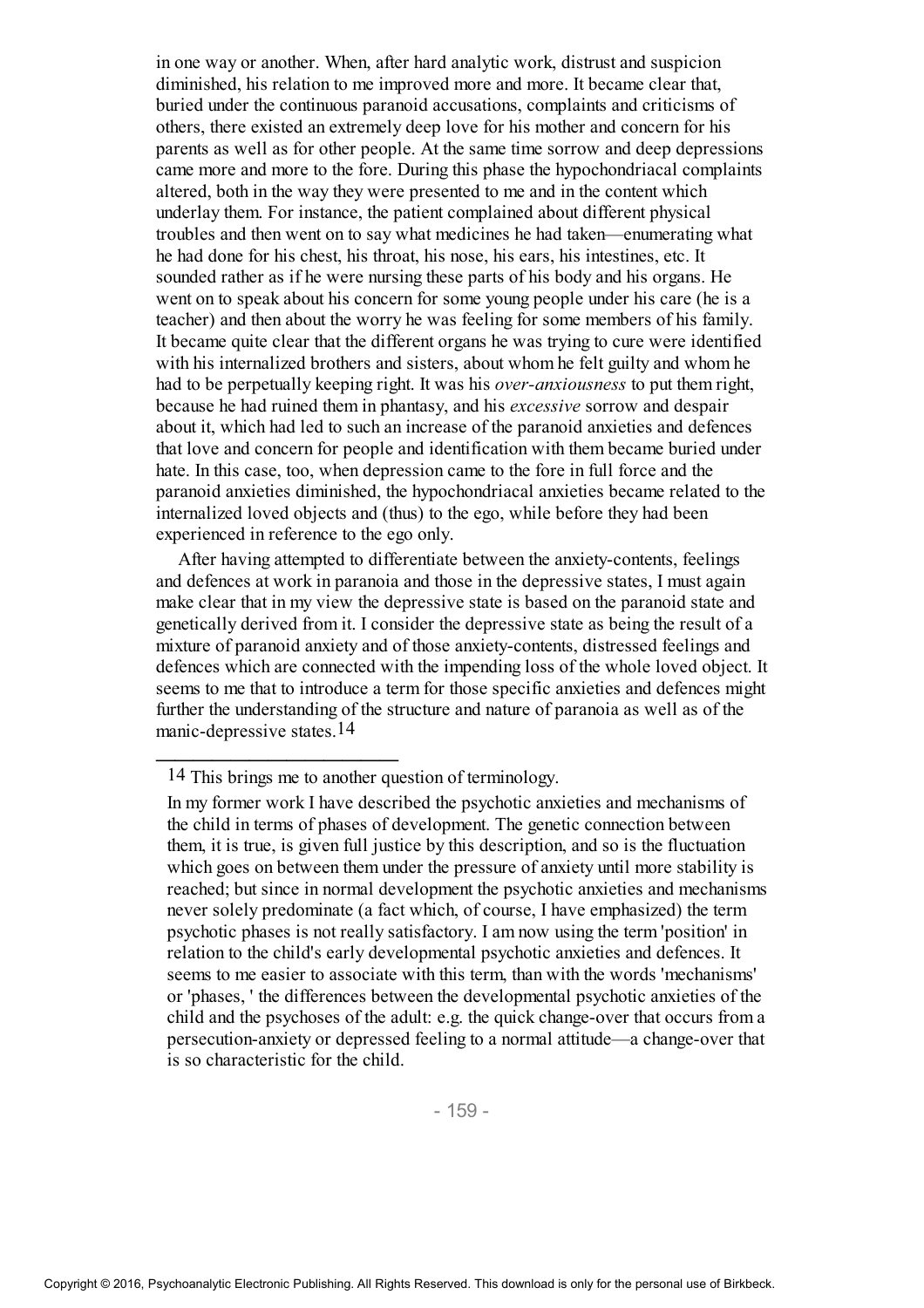In my view, wherever a state of depression exists, be it in the normal, the neurotic, in manic-depressives or in mixed cases, there is always in it this specific grouping of anxieties, distressed feelings and different varieties of these defences, which I have here described at full length.

If this point of view proves correct, we should be able to understand those very frequent cases where we are presented with a picture of mixed paranoiac and depressive trends, since we could then isolate the various elements of which it is composed.

The considerations that I have brought forward in this paper about depressive states may lead us, in my opinion, to a better understanding of the still rather enigmatic reaction of suicide. According to the findings of Abrahamand James Glover, a suicide is directed against the introjected object. But, while in committing suicide the ego intends to murder its bad objects, in my view at the same time it also always aims at saving its loved objects, internal or external. To put it shortly: in some cases the phantasies underlying suicide aimat preserving the internalized good objects and that part of the ego which is identified with good objects, and also at destroying the other part of the ego which is identified with the bad objects and the id. Thus the ego is enabled to become united with its loved objects.

In other cases, suicide seems to be determined by the same type of phantasies, but here they relate to the external world and real objects, partly as substitutes for the internalized ones. As already stated, the subject hates not only his 'bad' objects, but his id as well and that vehemently. In committing suicide, his purpose may be to make a clean breach in his relation to the outside world because he desires to rid some real object—or the 'good' object which that whole world

 $-160 -$ 

<sup>—————————————</sup> 15 These reasons are largely responsible for that state of mind in the melancholic in which he breaks off all relations with the external world.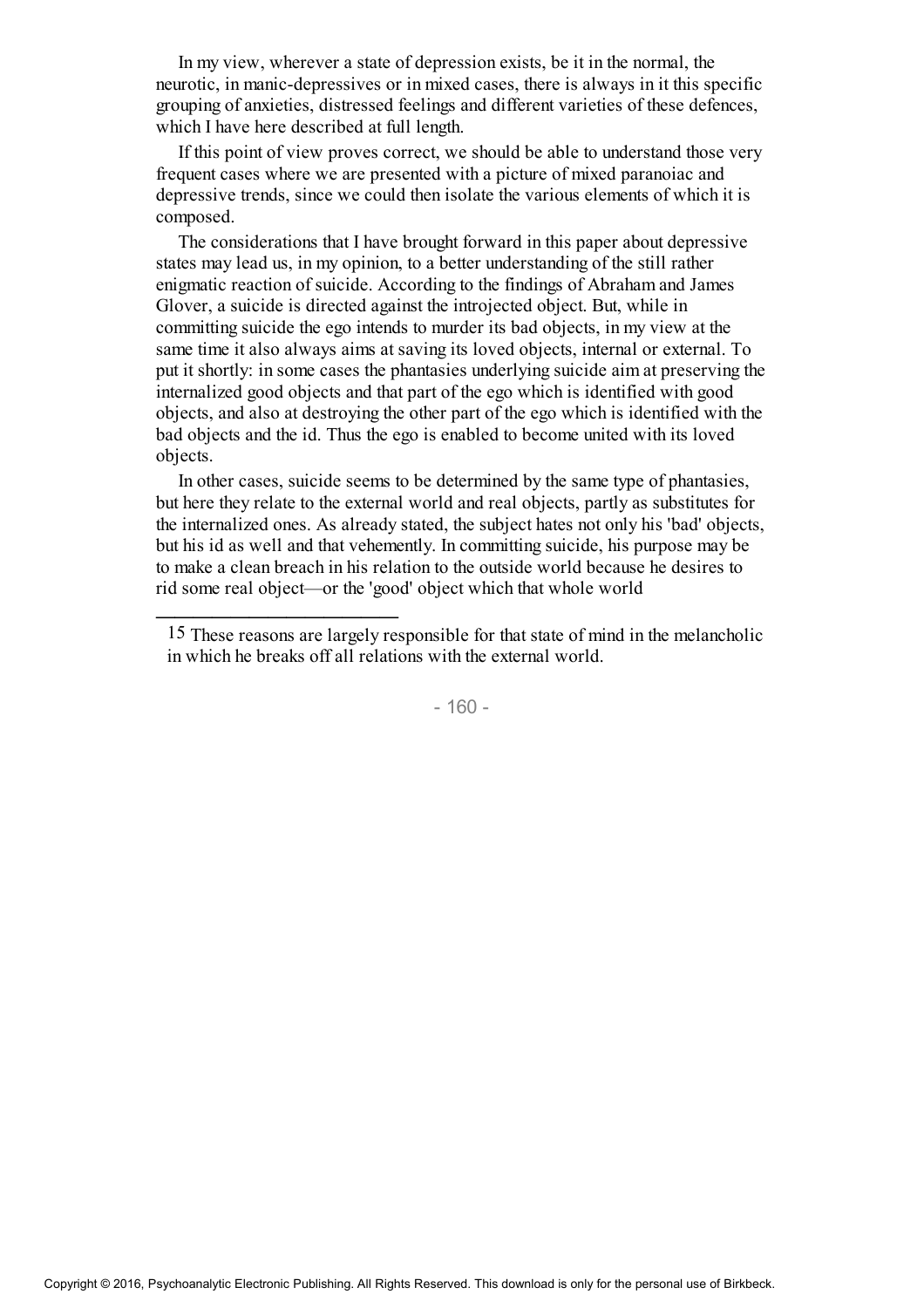represents and which the ego is identified with—of himself, or of that part of his ego which is identified with his bad objects and his  $id.15$  At bottom we perceive in such a step his reaction to his own sadistic attacks on his mother's body, which to a little child is the first representative of the outside world. Hatred and revenge against the real (good) objects also always play an important part in such a step, but it is precisely the uncontrollable dangerous hatred which is perpetually welling up in himfromwhich the melancholic by his suicide is in part struggling to preserve his real objects.

Freud has stated that mania has for its basis the same contents as melancholia and is, in fact, a way of escape fromthat state. I would suggest that in mania the ego seeks refuge not only frommelancholia but also froma paranoiac condition which it is unable to master. Its torturing and perilous dependence on its loved objects drives the ego to find freedom. But its identification with these objects is too profound to be renounced. On the other hand, the ego is pursued by its dread of bad objects and of the id and, in its effort to escape fromall these miseries, it has recourse to many different mechanisms, some of which, since they belong to different phases of development, are mutually incompatible.

The *sense of omnipotence*, in my opinion, is what first and foremost characterizes mania and, further (as Helene Deutsch has stated) $16$  mania is based on the mechanismof *denial*. I differ, however, fromHelene Deutsch in the following point. She holds that this 'denial' is connected with the phallic phase and the castration complex (in girls it is a denial of the lack of the penis); while my observations have led me to conclude that this mechanismof denial originates in that very early phase in which the undeveloped ego endeavours to defend itself fromthe most overpowering and profound anxiety of all, namely, its dread of internalized persecutors and of the id. That is to say, that which is *first of all denied is psychic reality* and the ego may then go on to deny a great deal of external reality.

We know that scotomization may lead to the subjects' becoming entirely cut off fromreality, and to his complete inactivity. In mania, however, denial is associated with an overactivity, although this excess

 $\overline{\phantom{a}}$ 'Zur Psychologie der manisch depressiven Zustände, ' *Internationale* 16 *Zeitschrift für Psychoanalyse*, Bd. XIX., 1933.

- 161 -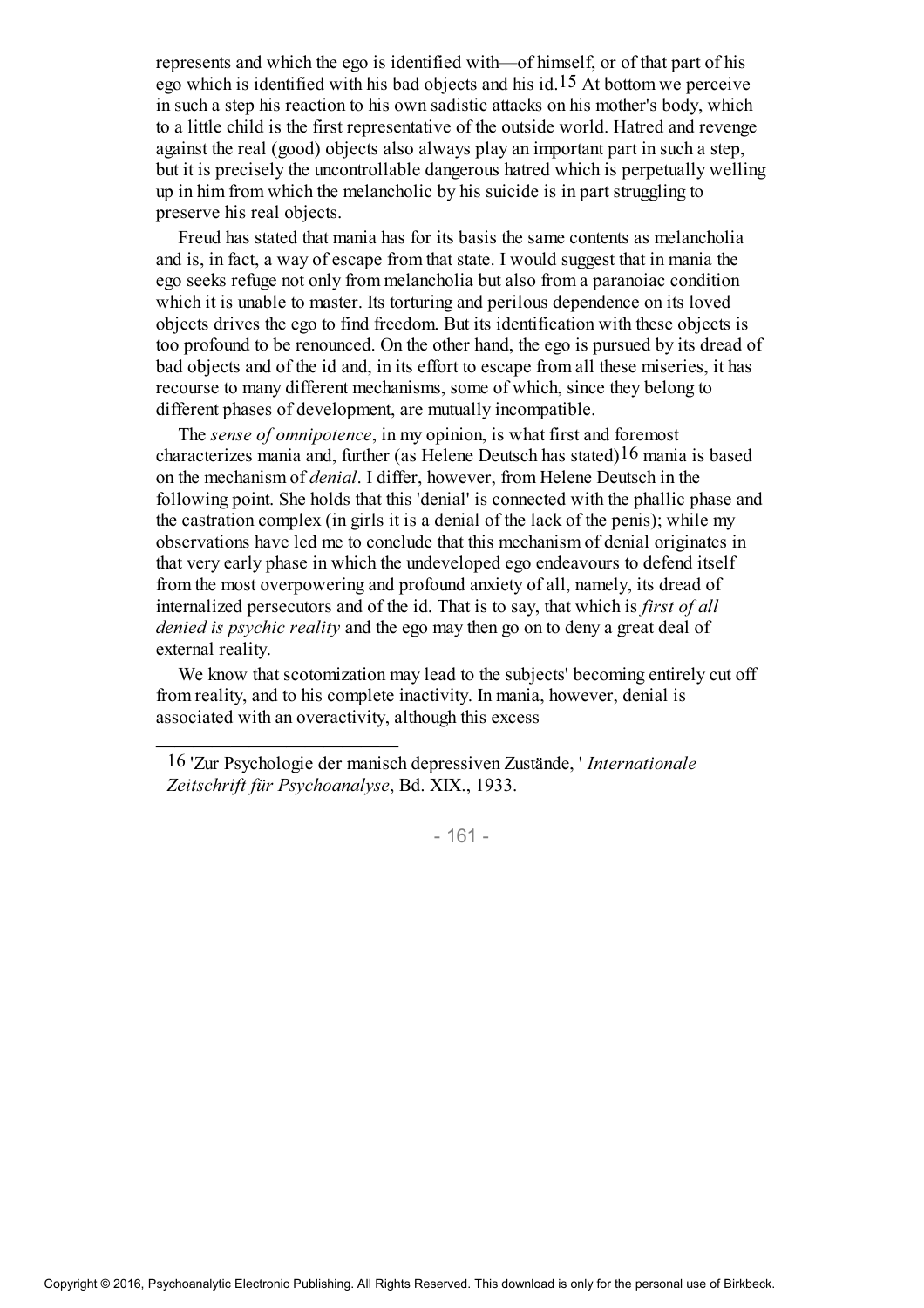of activity, as Helene Deutsch points out, often bears no relation to any actual results achieved. I have explained that in this state the source of the conflict is that the ego is unwilling and unable to renounce its good internal objects and yet endeavours to escape from the perils of dependence on them as well as from its bad objects. Its attempt to detach itself froman object without at the same time completely renouncing it seems to be conditioned by an increase in the ego's own strength. It succeeds in this compromise by *denying the importance* of its good objects and also of the dangers with which it is menaced fromits bad objects and the id. At the same time, however, it endeavours ceaselessly to *master and control* all its objects, and the evidence of this effort is its hyperactivity.

What to my view is quite specific for mania is the *utilization of the sense of omnipotence for* the purpose of *controlling and mastering* objects. This is necessary for two reasons: (*a*) in order to deny the dread of themwhich is being experienced, and (*b*) so that the mechanism(acquired in the previous—the depressive-position) of making reparation to the object may be carried through. 17 By mastering his objects the manic person imagines he will prevent themnot only frominjuring himself but frombeing a danger to one another. His mastery is to enable him particularly to prevent dangerous coitus between the parents  $\frac{18}{8}$  he has internalized and their death within him. The manic defence assumes so many forms that it is, of course, not easy to postulate a general mechanism. But I believe that we really have such a mechanism(though its varieties are infinite) in this mastery of the internalized parents, while at the same time the existence of this internal world is being depreciated and denied. Both in children and in adults I have found that, where obsessional neurosis was the most powerful factor in the case, such mastery betokened a forcible separation of two (or more) objects; whereas, where mania was in the ascendant, the patient had recourse to methods more violent. That is to say, the objects were killed but, since the subject was omnipotent, he supposed he could also immediately call themto life again. One of my patients spoke of this process as 'keeping themin suspended animation.' The killing corresponds to the defence-mechanism

- 162 -

 $\frac{1}{2}$ 17 This 'reparation', in accordance with the phantastic character of the whole position, is nearly always of a quite unpractical and unrealizable nature. Cf. Helene Deutsch, *Internationale Zeitschrift für Psychoanalyse*.

<sup>18</sup> Bertram Lewin reported about an acute manic patient who identified herself with both parents in intercourse (*Psycho-Analytic Quarterly*, 1933).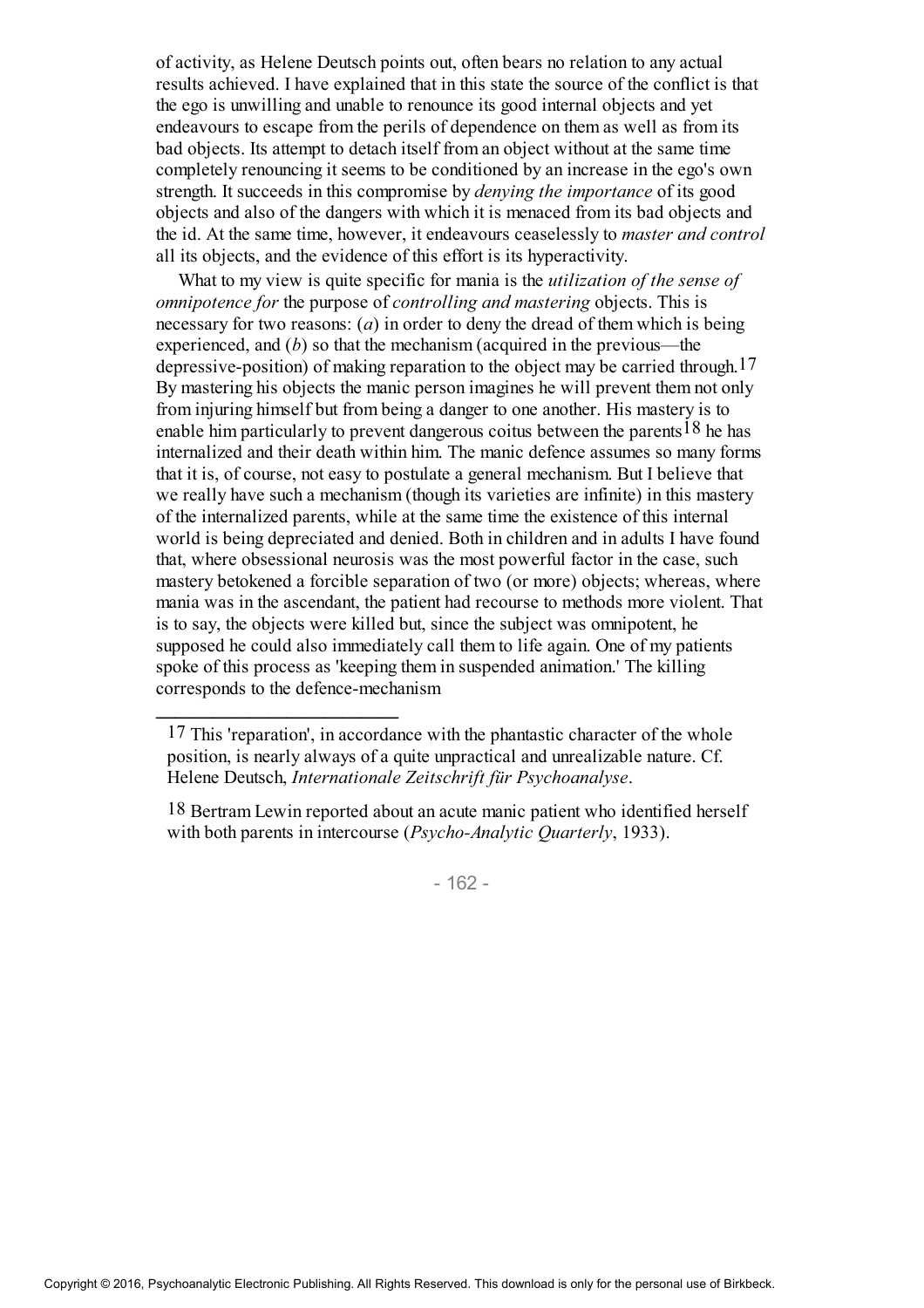(retained fromthe earliest phase) of destruction of the object; the resuscitation corresponds to the reparation made to the object. In this position the ego effects a similar compromise in its relation to real objects. The hunger for objects, so characteristic of mania, indicates that the ego has retained one defence-mechanism of the depressive position: the introjection of good objects. The manic subject *denies* the different forms of anxiety associated with this introjection (anxiety, that is to say, lest either he should introject bad objects or else destroy his good objects by the process of introjection); his denial relates not merely to the impulses of the id but to his own concern for the object's safety. Thus we may suppose that the process by which ego and ego-ideal come to coincide (as Freud has shown that they do in mania) is as follows. The ego incorporates the object in a cannibalistic way (the 'feast', as Freud calls it in his account of mania) but denies that it feels any concern for it. 'Surely', argues the ego, 'it is not a matter of such great importance if this particular object is destroyed. There are so many others to be incorporated'. This *disparagement of the object's importance and the contempt for it* is, I think, a specific characteristic of mania and enables the ego to effect that partial detachment which we observe side by side with its hunger for objects. Such detachment, which the ego cannot achieve in the depressive position, represents an advance, a fortifying of the ego in relation to its objects. But this advance is counteracted by the regressive mechanisms described which the ego at the same time employs in mania.

Before I go on to make a few suggestions about the part which the paranoid, depressive and manic positions play in normal development, I shall speak about two dreams of a patient which illustrate some of the points I have put forward in connection with the psychotic positions. Different symptoms and anxieties, of which I shall only mention severe depressions and paranoid and hypochondriacal anxieties, had induced the patient C. to come for analysis. At the time he dreamt these dreams his analysis was well advanced. He dreamt that he was travelling with his parents in a railway-carriage, probably without a roof, since they were in the open air. The patient felt that he was 'managing the whole thing', taking care of the parents, who were much older and more in need of his care than in reality. The parents were lying in bed, not side by side, as they usually did, but with the ends of the beds joined together. The patient found it difficult to keep themwarm. Then the patient urinated, while his parents were

- 163 -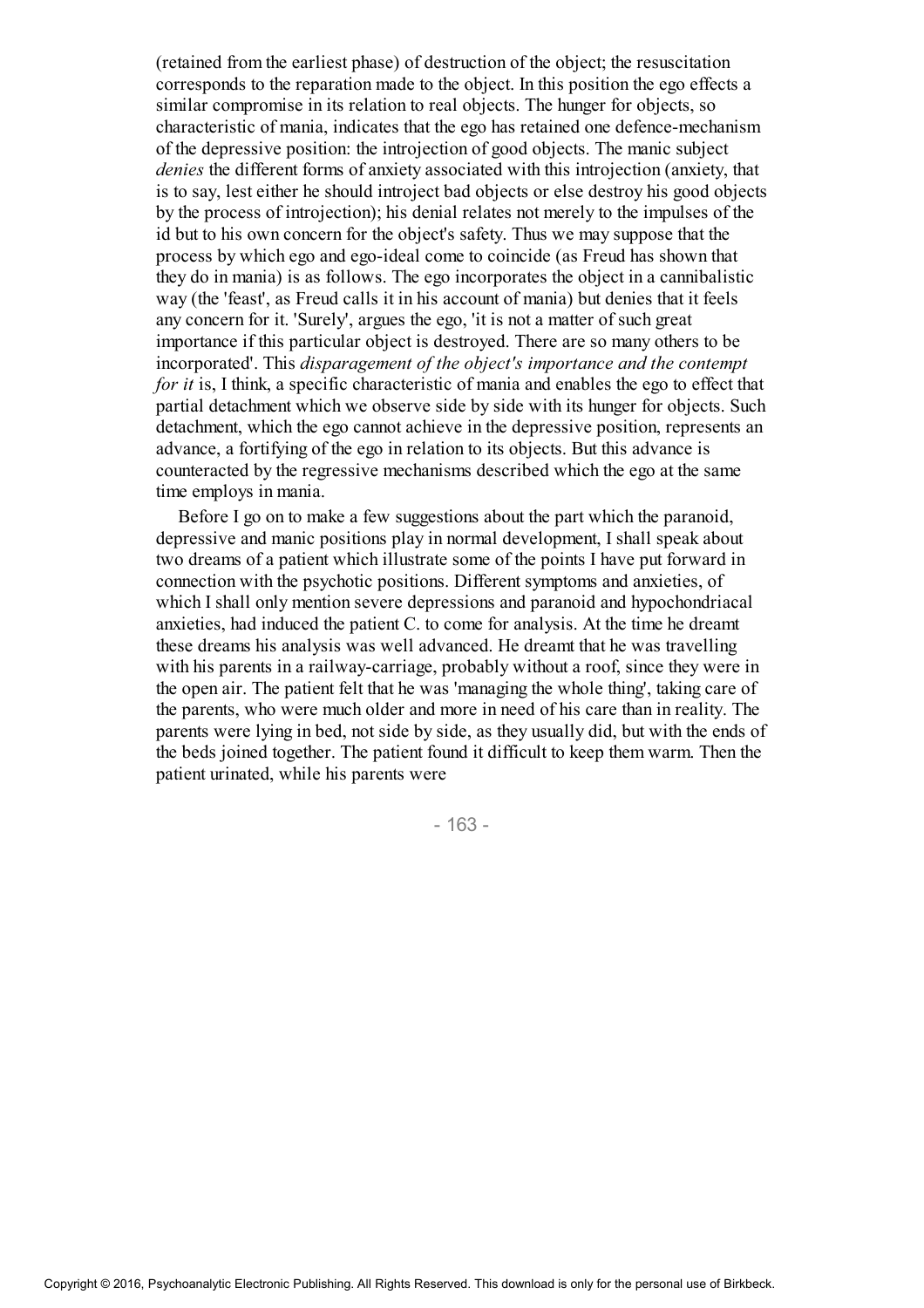watching him, into a basin in the middle of which there was a cylindrical object. The urination seemed complicated, since he had to take special care not to urinate into the cylindrical part. He felt this would not have mattered had he been able to aimexactly into the cylinder and not to splash anything about. When he had finished urinating he noticed that the basin was overflowing and felt this as unsatisfactory. While urinating he noticed that his penis was very large and he had an uncomfortable feeling about this—as if his father ought not to see it, since he would feel beaten by himand he did not want to humiliate his father. At the same time he felt that by urinating he was sparing his father the trouble of getting out of bed and urinating himself. Here the patient stopped, and then said that he really felt as if his parents were a part of himself. In the dreamthe basin with the cylinder was supposed to be a Chinese vase, but it was not right, because the stemwas not underneath the basin, as it should have been, it was 'in the wrong place', since it was above the basin—really inside it. The patient then associated the basin to a glass bowl, as used for gas-burners in his grandmother's house, and the cylindrical part reminded himof a gas mantle. He then thought of a dark passage, at the end of which there was a low-burning gas-light, and said that this picture evoked in him sad feelings. It made him think of poor and dilapidated houses, where there seemed to be nothing alive but this low-burning gas-light. It is true, one had only to pull the string and then the light would burn fully. This reminded himthat he had always been frightened of gas and that the flames of a gas-ring made himfeel that they were jumping out at him, biting him, as if they were a lion's head. Another thing which frightened himabout gas was the 'pop' noise it made, when it was put out. After my interpretation that the cylindrical part in the basin and the gas mantle were the same thing and that he was afraid to urinate into it because he did not want for some reason to put the flame out, he replied that of course one cannot extinguish a gas flame in this way, as then poison remains behind—it is not like a candle which one can simply blow out.

The night after this the patient had the following dream: He heard the frizzling sound of something which was frying in an oven. He could not see what it was, but he thought of something brown, probably a kidney which was frying in a pan. The noise he heard was like the squeaking or crying of a tiny voice and his feeling was that a live creature was being fried. His mother was there and he tried to

- 164 -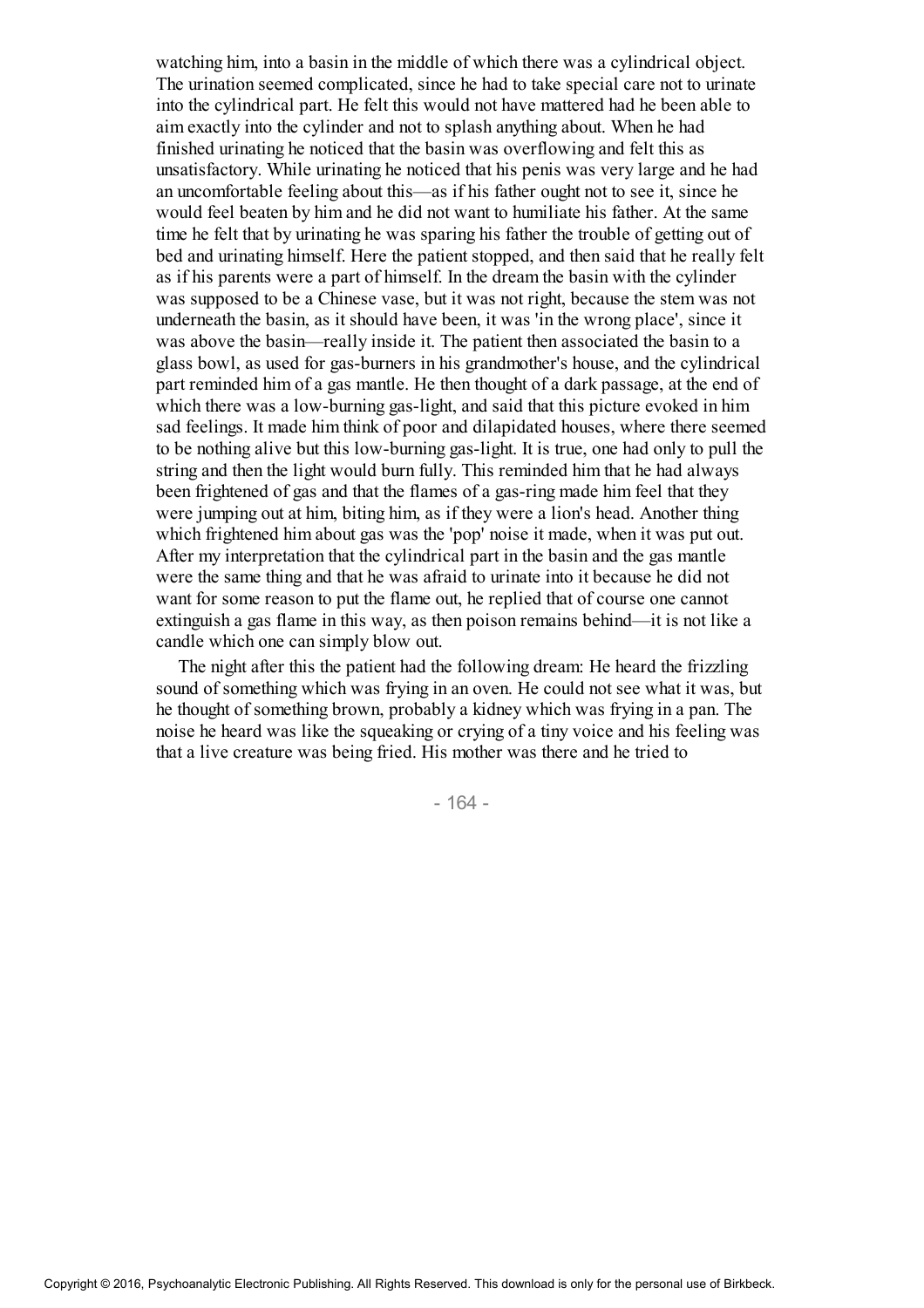draw her attention to this, and to make her understand that to fry something alive was much the worst thing to do, worse than boiling or cooking it. It was more torturing since the hot fat prevented it fromburning altogether and kept it alive while skinning it. He could not make his mother understand this and she did not seemto mind. This worried him, but in a way it reassured him, as he thought it could not be so bad after all if she did not mind. The over, which he did not open in the dream—he never saw the kidney and the pan—reminded himof a refrigerator. In a friend's flat he had repeatedly mixed up the refrigerator door with the oven door. He wonders whether heat and cold are, in a way, the same thing for him. The torturing hot fat in the pan reminds himof a book about tortures which he had read as a child; he was especially excited by beheadings and by tortures with hot oil. Beheading reminded himof King Charles. He had been very excited over the story of his execution and later on developed a sort of devotion towards him. As regards tortures with hot oil, he used to think a great deal about them, imagining himself in such a situation (especially his legs being burnt), and trying to find out how, if it had to be done, it could be done so as to cause the least possible pain.

On the day the patient told me this second dream, he had first remarked on the way I struck my match for lighting a cigarette. He said it was obvious that I did not strike the match in the right way as a bit of the top had flown towards him. He meant I did not strike it at the right angle, and then went on to say, 'like his father, who served the balls the wrong way at tennis'. He wondered how often it had happened before in his analysis that the top of the match had flown towards him. (He had remarked once or twice before that I must have silly matches, but now the criticismapplied to my way of striking it.) He did not feel inclined to talk, complaining that he had developed a heavy cold in the last two days; his head felt very heavy and his ears were blocked up, the mucus was thicker than it had been at other times when he had a cold. Then he told me the dreamwhich I have already given, and in the course of the associations once again mentioned the cold and that it made himso disinclined to do anything.

Through the analysis of these dreams a new light was thrown on some fundamental points in the patient's development. These had already come out and been worked through before in his analysis, but now they appeared in new connections and then became fully clear and convincing to him. I shall now single out only the points

- 165 -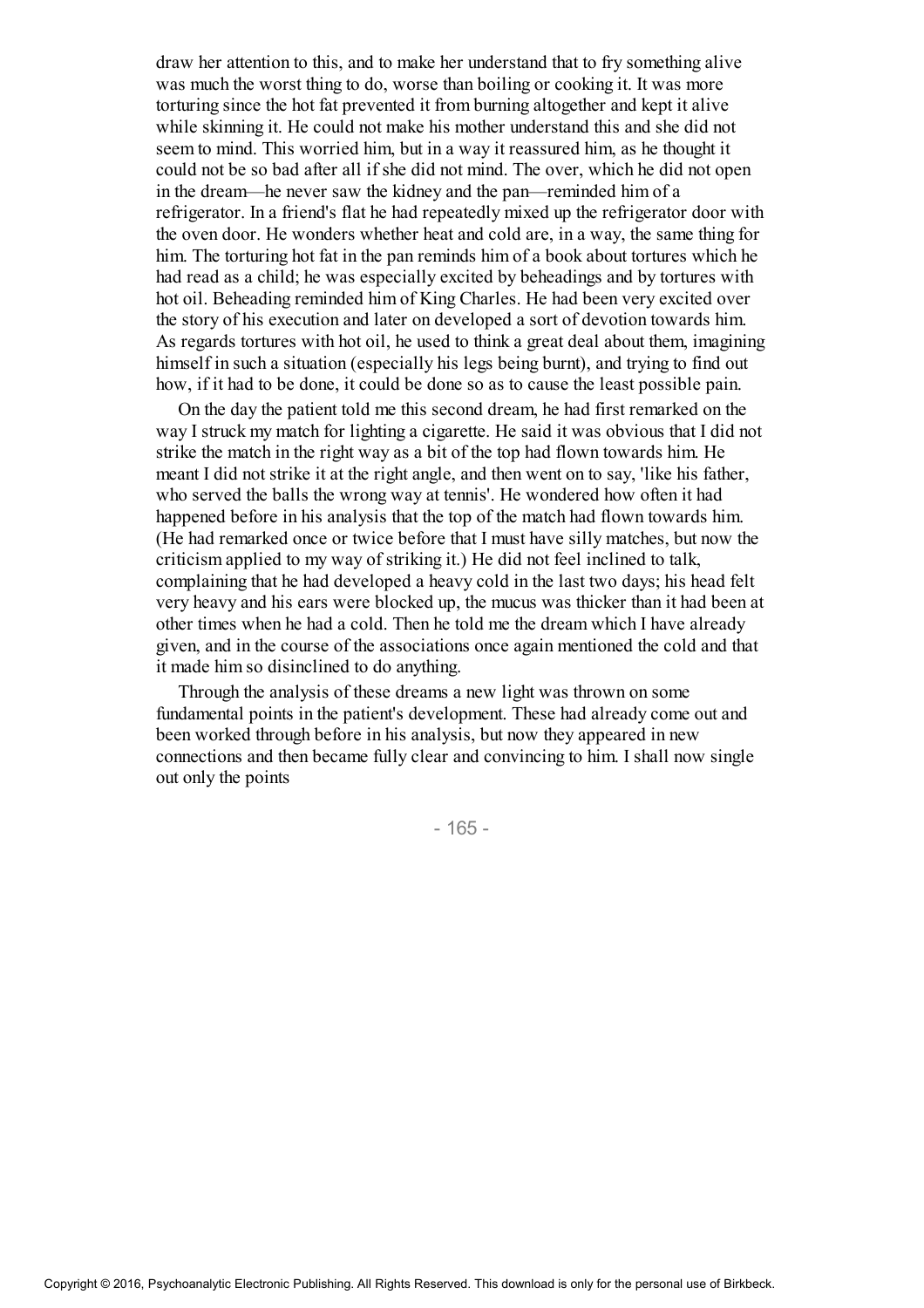bearing on the conclusions arrived at in this paper; I must mention that I have no space to quote the most important associations given.

The urination in the dreamled on to the early aggressive phantasies of the patient towards his parents, especially directed against their sexual intercourse. He had phantasied biting them and eating them up, and, among other attacks, urinating on and into his father's penis, in order to skin and burn it and to make his father set his mother's inside on fire in their intercourse (the torturing with hot oil). These phantasies extended to babies inside his mother's body, which were to be killed (burnt). The kidney burnt alive stood both for his father's penis—equated to fæces —and for the babies inside his mother's body (the stove which he did not open). Castration of the father is expressed by the associations about beheading. Appropriation of the father's penis was shown by the feeling that his penis was so large and that he urinated both for himself and for his father (phantasies of having his father's penis inside his own or joined on to his own had come out a great deal in his analysis). The patient's urinating into the bowl meant also his sexual intercourse with his mother (whereby the bowl and the mother in the dream represented both her as a real and as an internalized figure). The impotent and castrated father was made to look on at the patient's intercourse with his mother the reverse of the situation the patient had gone through in phantasy in his childhood. The wish to humiliate his father is expressed by his feeling that he ought not to do so. These (and other) sadistic phantasies had given rise to different anxiety-contents: the mother could not be made to understand that she was endangered by the burning and biting penis inside her (the burning and biting lion's head, the gas-ring which he had lit), and that her babies were in danger of being burnt, at the same time being a danger to herself (the kidney in the oven). The patient's feeling that the cylindrical stemwas 'in the wrong place' (inside the bowl instead of outside) expressed not only his early hate and jealousy that his mother took his father's penis into herself, but also his anxiety about this dangerous happening. The phantasy of keeping the kidney and the penis alive while they were being tortured expressed both the destructive tendencies against the father and the babies, and, to a certain degree the wish to preserve them. The special position of the beds—different fromthe one in the actual bedroom—in which the parents were lying showed, not only the primary aggressive and jealous drive to separate them in their intercourse, but also the anxiety lest they should be injured or killed by intercourse which in his

- 166 -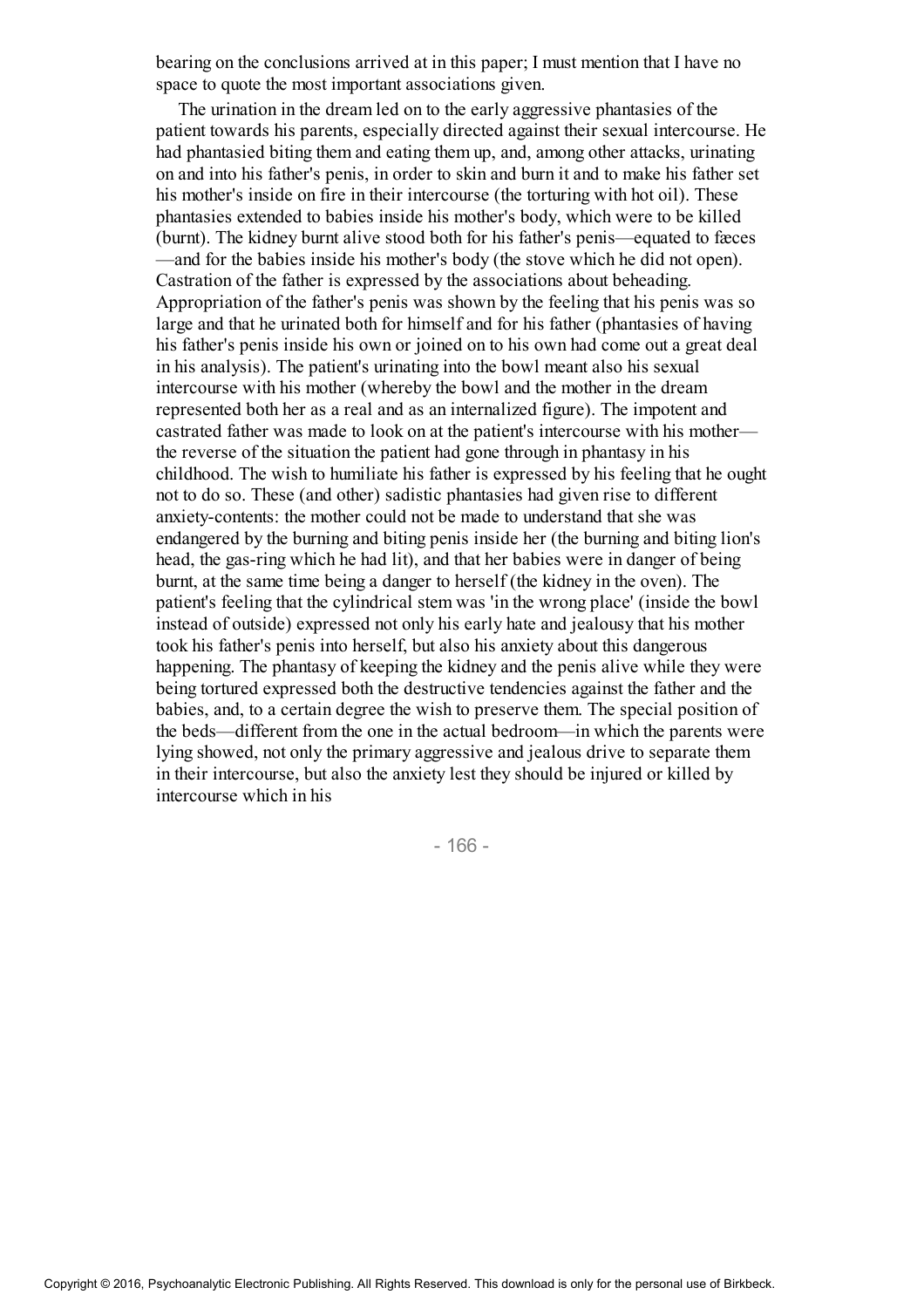phantasies the son had arranged to be so dangerous. The death-wishes against the parents had led to an overwhelming anxiety of their death. This is shown by the associations and feelings about the low-burning gas-light, the advanced age of the parents in the dream(older than in reality), their helplessness and the necessity for the patient to keep themwarm.

One of the defences against his feelings of guilt and his responsibility for the disaster he had arranged was brought out by the association of the patient that I am striking the matches and that his father serves tennis balls in the wrong way. Thus he makes the parents responsible for their own wrong and dangerous intercourse, but the fear of retaliation based on projection (my burning him) is expressed by his remark that he wondered how often during his analysis tops of my matches had flown towards him, and all the other anxiety-contents related to attacks against him (the lion's head, the burning oil).

The fact that he had internalized (introjected) his parents is shown in the following: (1) the railway-carriage, in which he was travelling with his parents, continuously taking care of them, 'managing the whole thing', represented his own body. (2) The carriage was open, in contrast to his feeling, representing their internalization, that he could not free himself fromhis internalized objects, but its being open was a denial of this. (3) That he had to do everything for his parents, even to urinate for his father. (4) The definite expression of a feeling that they were a part of himself.

But through the internalization of his parents all the anxiety-situations which I have mentioned before in regard to the real parents became internalized and thus multiplied, intensified and, partly, altered in character. His mother containing the burning penis and the dying children (the oven with frying pan) is inside him. There is his anxiety of his parents having dangerous intercourse inside himand the necessity to keep themseparated. This necessity became the source of many anxiety-situations and was found in his analysis to be at the bottomof his obsessional symptoms. At any time the parents may have dangerous intercourse, burn and eat each other and, since his ego has become the place where all these danger-situations are acted out, destroy himas well. Thus he has at the same time to bear great anxiety both for themand for himself. He is full of sorrow about the impending death of the internalized parents, but at the same time he dare not bring themback to full life (he dare not pull the string of the

- 167 -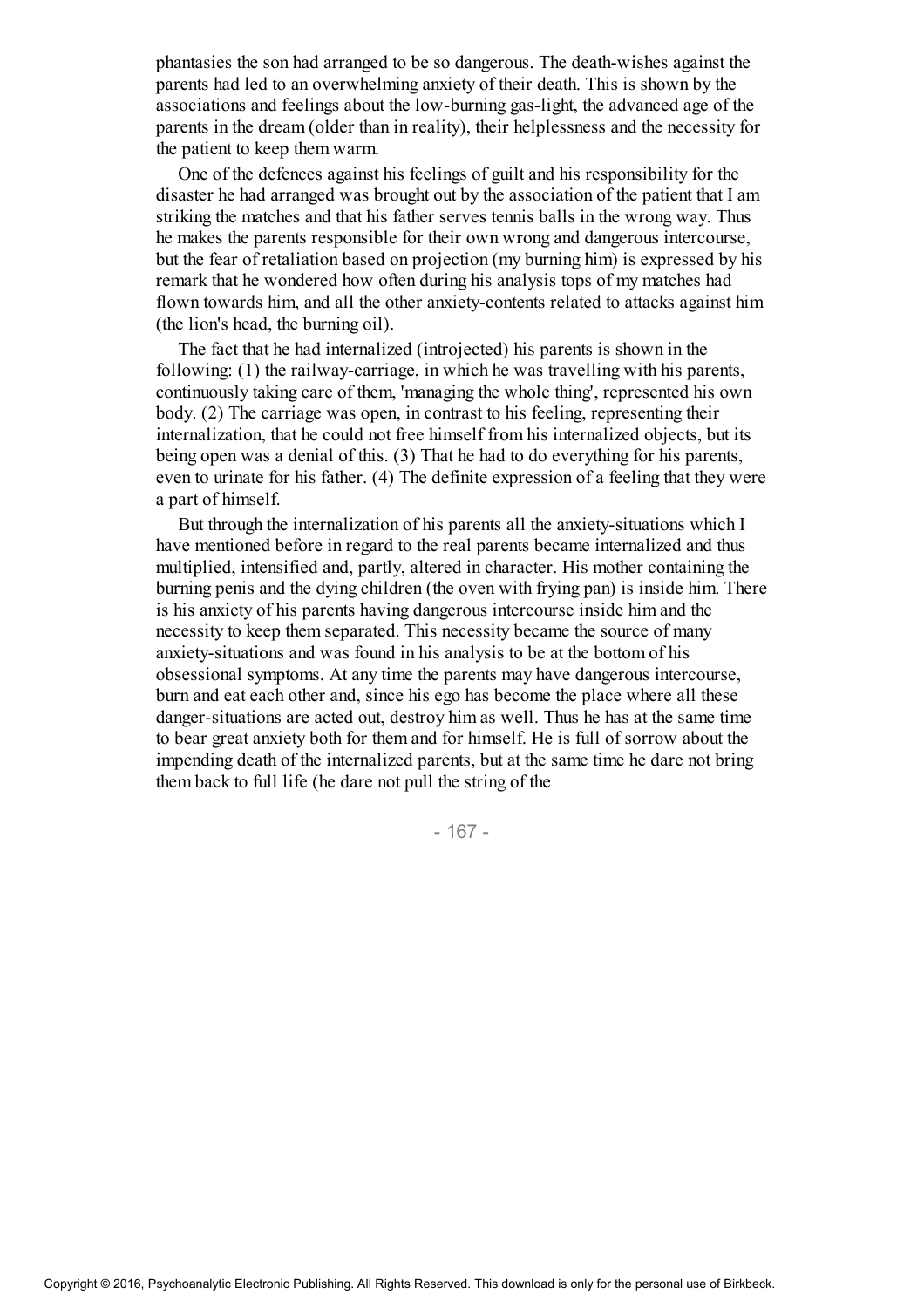gas-burner), since intercourse would be implied in their coming fully to life and this would then result in their death and his.

Then there are the dangers threatening fromthe id. If jealousy and hate stirred by some real frustration are welling up in him, he will again in his phantasy attack the internalized father with his burning excreta, and disturb their intercourse, which gives rise to renewed anxiety. Either external or internal stimuli may increase his paranoid anxieties of internalized persecutors. If he then kills his father inside him altogether, the dead father becomes a persecutor of a special kind. We see this fromthe patient's remark (and the following associations) that if gas is extinguished by liquid, poison remains behind. Here the paranoid position comes to the fore and the dead object within becomes equated with fæces and flatus. 19 However, the paranoid position, which had been very strong in the patient at the beginning of his analysis, but is now greatly diminished, does not appear much in the dreams.

What dominates the dreams are the distressed feelings which are connected with anxiety for his loved objects and, as I have pointed out before, are characteristic for the depressive position. In the dreams the patient deals with the depressive position in different ways. He uses the sadistic manic control over his parents by keeping them separated from each other and thus stopping them in pleasurable as well as in dangerous intercourse. At the same time, the way in which he takes care of themis indicative of obsessional mechanisms. But his main way of overcoming the depressive position is restoration. In the dream he devotes himself entirely to his parents in order to keep themalive and comfortable. His concern for his mother goes back to his earliest childhood, and the drive to put her right and to restore her as well as his father, and to make babies grow, plays an important part in all his sublimations. The connection between the dangerous happenings in his inside and his hypochondriacal anxieties is shown by the patient's remarks about the cold he had developed at the time he had the dreams. It appeared that the mucus, which was so extraordinarily thick, was identified with the urine in the bowl—with the fat in the pan—at the same time with his semen, and that in his head, which he felt so heavy, he carried the genitals of his parents (the

- 168 -

 $\overline{10}$ In my experience the paranoiac conception of a dead object within is one of a 19 secret and uncanny persecutor. He is felt as not being fully dead and may reappear at any time in cunning and plotting ways, and seems all the more dangerous and hostile because the subject tried to do away with himby killing him(the conception of a dangerous ghost).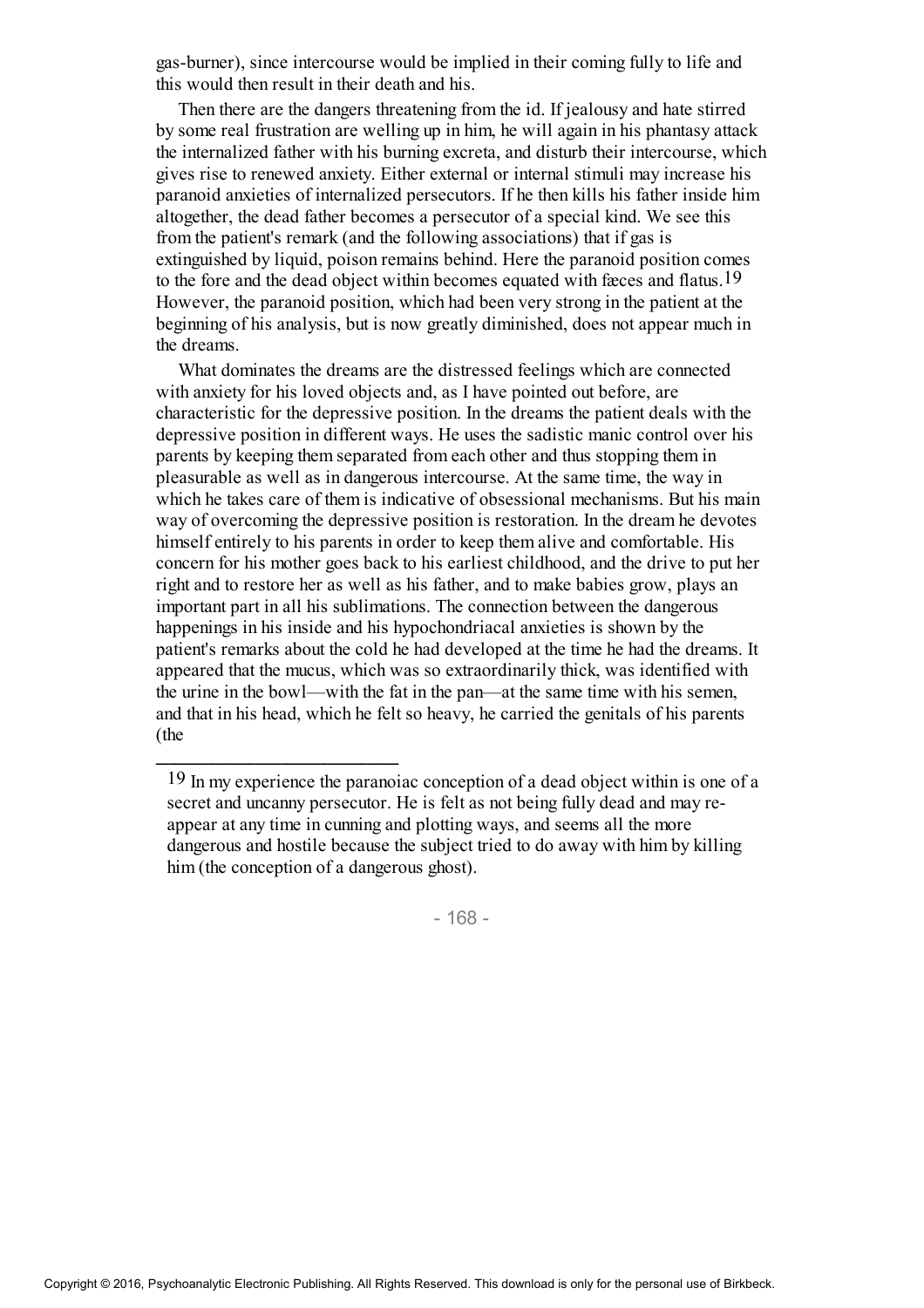pan with the kidney). The mucus was supposed to preserve his mother's genital fromcontact with that of his father and at the same time it implied sexual intercourse with his mother within. The feeling which he had in his head was that of its being blocked up, a feeling which corresponded to the blocking off of one parent's genital fromthe other, and to separating his internal objects. One stimulus for the dreamhad been a real frustration which the patient experienced shortly before he had these dreams, though this experience did not lead to a depression, but it influenced his emotional balance deep down, a fact which became clear from the dreams. In the dreams the strength of the depressive position appears increased and the effectiveness of the patient's strong defences is, to a certain amount, reduced. This is not so in his actual life. It is interesting that another stimulus for the dreams was of a very different kind. It was already after the painful experience that he went recently with his parents on a short journey which he very much enjoyed. Actually the dreamstarted in a way which reminded himof this pleasant journey, but then the depressive feelings overshadowed the gratifying ones. As I pointed out before, the patient used formerly to worry a great deal about his mother, but this attitude has changed during his analysis, and he has now quite a happy and care-free relation to his parents.

The points which I stressed in connection with the dreams seemto me to show that the process of internalization, which sets in in the earliest stage of infancy, is instrumental for the development of the psychotic positions. We see how, as soon as the parents become internalized, the early aggressive phantasies against them lead to the paranoid fear of external and, still more, internal persecutions, produce sorrow and distress about the impending death of the incorporated objects, together with hypochondriacal anxieties, and give rise to an attempt to master in an omnipotent manic way the unbearable sufferings within which are imposed on the ego. We also see how the masterful and sadistic control of the internalized parents becomes modified as the tendencies to restoration increase.

Space does not permit me to deal here in detail with the ways in which the normal child works through the depressive and manic positions, which in my view make up a part of normal development. 20

- 169 -

 $\overline{\phantom{a}}$ Edward Glover makes the suggestion that the child in its development goes 20 through phases which provide the foundation for the psychotic disorders of melancholia and mania ('A Psycho-Analytic Approach to the Classification of Mental Disorders', *Journal of Mental Science*, 1932).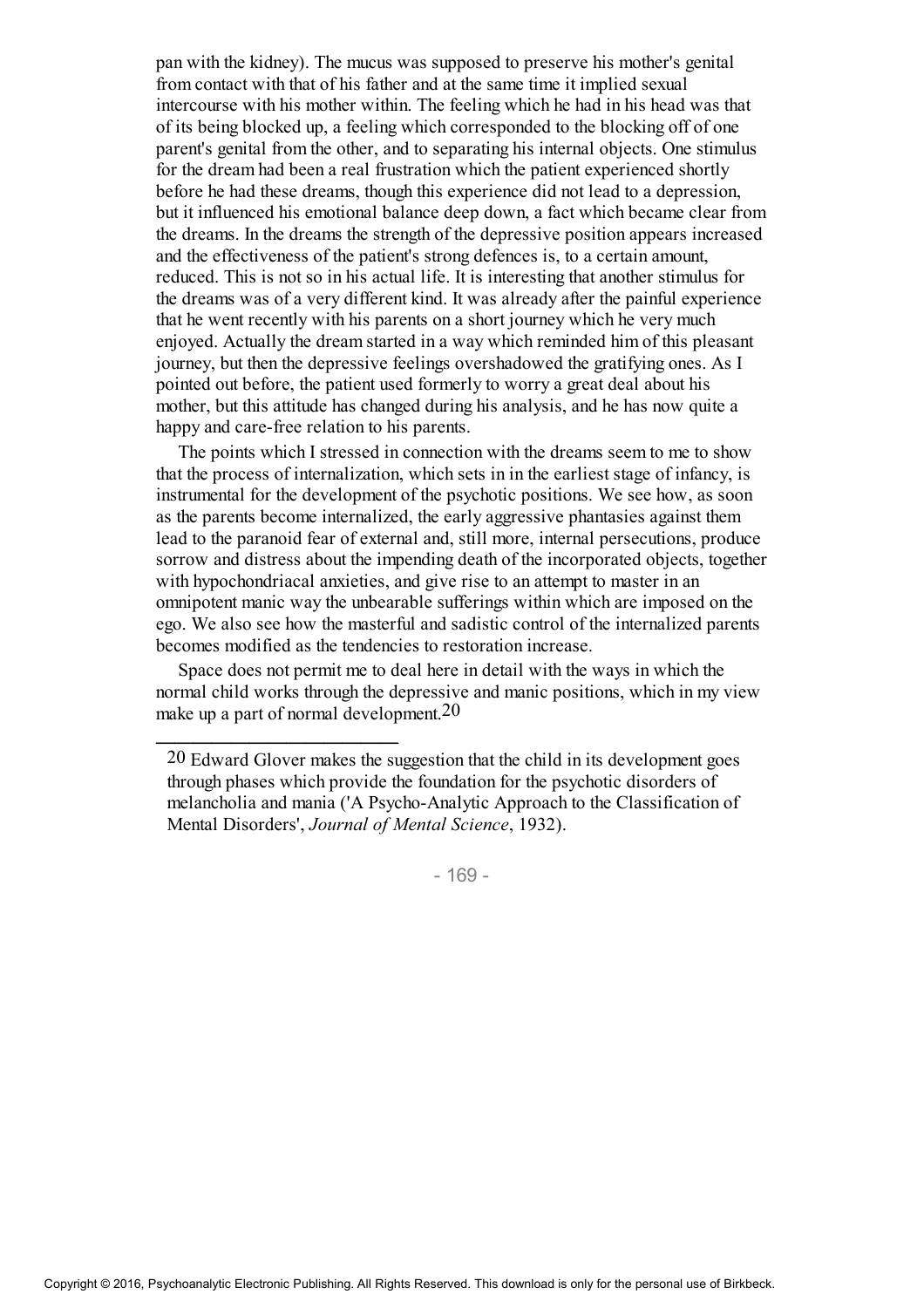I shall confine myself therefore to a few remarks of a general nature.

In my former work I have brought forward the view which I referred to at the beginning of this paper, that in the first few months of its life the child goes through paranoid anxieties related to the 'bad' denying breasts, which are felt as external and internalized persecutors.<sup>21</sup> From this relation to part-objects, and from their equation with fæces, springs at this stage the phantastic and unrealistic nature of the child's relation to all other things; parts of its own body, people and things around it, which are at first but dimly perceived. The object-world of the child in the first two or three months of its life could be described as consisting of hostile and persecuting, or else of gratifying parts and portions of the real world. Before long the child perceives more and more of the whole person of the mother, and this more realistic perception extends to the world beyond the mother. The fact that a good relation to its mother and to the external world helps the baby to overcome its early paranoid anxieties throws a new light on the importance of its earliest experiences. Fromits inception analysis has always laid stress on the importance of the child's early experiences, but it seems to me that only since we know more about the nature and contents of its early anxieties, and the continuous interplay between its actual experiences and its phantasy-life, are we able fully to understand *why* the external factor is so important. But when this happens its sadistic phantasies and feelings, especially its cannibalistic ones, are at their height. At the same time it now experiences a change in its emotional attitude towards its mother. The child's libidinal fixation to the breast develops into feelings towards her as a person. Thus feelings both of a destructive and of a loving nature are experienced towards one and the same object and this gives rise to deep and disturbing conflicts in the child's mind.

In the normal course of events the ego is faced at this point of its

22 M. Klein, 'Early Stages of the Oedipus Conflict', this JOURNAL, Vol. IX, 1928; and 'Personification in the Play of Children', this JOURNAL, Vol. X, 1929.

M. Klein '*The Psycho-Analysis of Children*, ch. VIII. 23

24 Sándor Radó, 'The Problem of Melancholia', this JOURNAL, Vol. IX, 1928.

## - 170 -

 $\overline{\phantom{a}}$ 21 Dr. Susan Isaacs has suggested in her remarks on 'Anxiety in the First Year of Life' (to the British Psycho-Analytical Society, January, 1934), that the child's earliest experiences of painful external and internal stimuli provide a basis for phantasies about hostile external and internal objects and that they largely contribute to the building up of such phantasies. It seems that in the very earliest stage every unpleasant stimulus is related to the 'bad', denying, persecuting breasts, every pleasant stimulus to the 'good', gratifying breasts.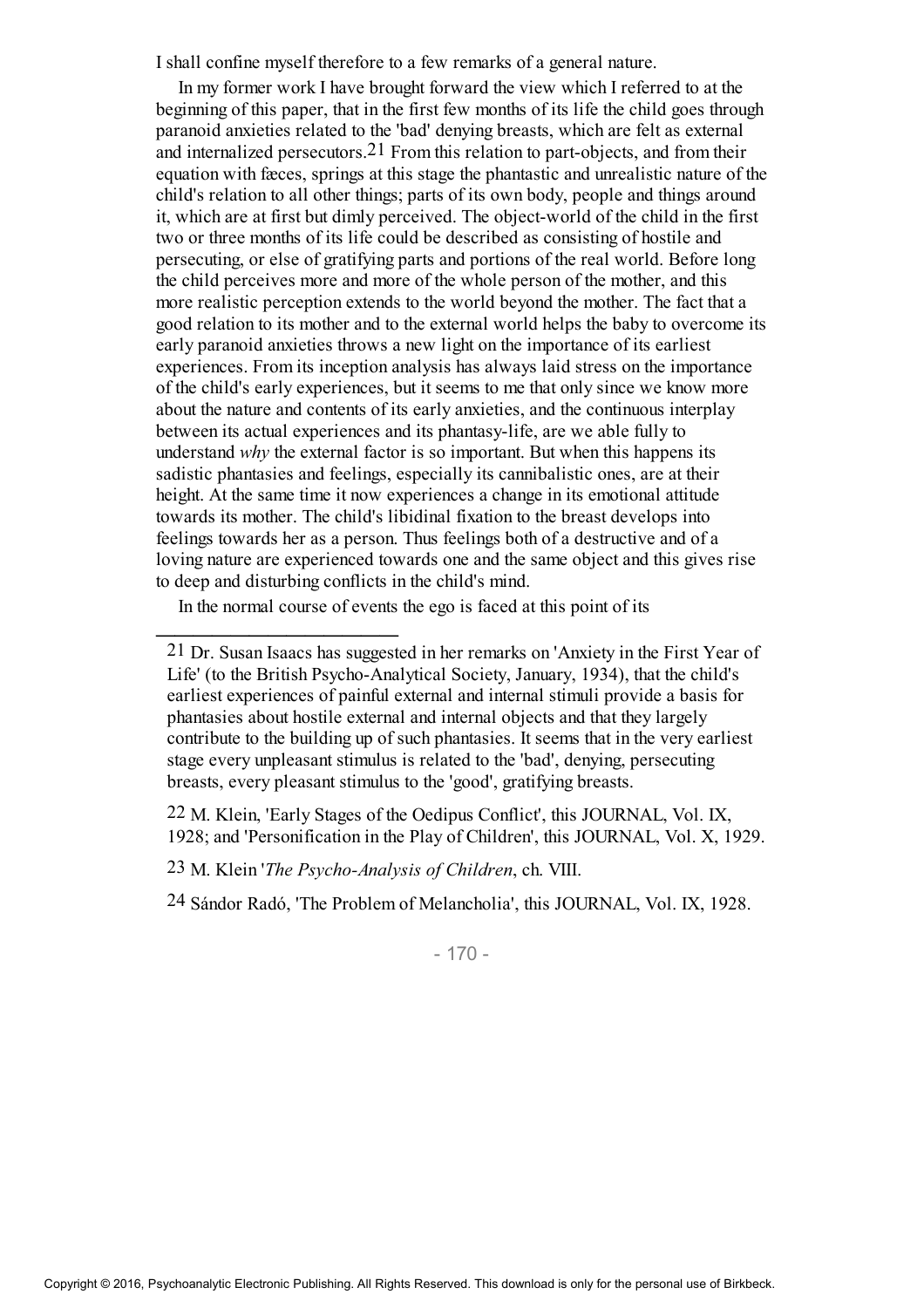development—roughly between four to five months of age—with the necessity to acknowledge psychic reality as well as the external reality to a certain degree. It is thus made to realize that the loved object is at the same time the hated one, and in addition to this that the real objects and the imaginary figures, both external and internal, are bound up with each other. I have pointed out elsewhere that in the quite small child there exists, side by side with its relations to real objects—but on a different plane, as it were—relations to its unreal imagos, both as excessively good and excessively bad figures,  $22$  and that these two kinds of object-relations intermingle and colour each other to an ever-increasing degree in the course of development.<sup>23</sup> The first important steps in this direction occur, in my view, when the child comes to know its mother as a whole person and becomes identified with her as a whole, real and loved person. It is then that the depressive position—the characteristics of which I have described in this paper—come to the fore. This position is stimulated and reinforced by the 'loss of the loved object' which the baby experiences over and over again when the mother's breast is taken away from it, and this loss reaches its climax during weaning. Sándor Radó has pointed  $out<sup>24</sup>$ that 'the deepest fixation-point in the depressive disposition is to be found in the situation of threatened loss of love (Freud), more especially in the hunger situation of the suckling baby'. Referring to Freud's statement that in mania the ego is once more merged with the super-ego in unity, Radó comes to the conclusion that 'this process is the faithful intrapsychic repetition of the experience of that fusing with the mother that takes place during drinking at her breast'. I agree with these statements, but my views differ in important points fromthe conclusions which Radó arrives at, especially about the indirect and circuitous way in which he thinks that guilt becomes connected with these early experiences. I have pointed out before that, in my view, already during the sucking period, when it comes to know its mother as a whole person and when it progresses fromthe introjection of partobjects to the introjection of the whole object, the infant experiences some of the feelings of guilt and remorse, some of the

- 171 -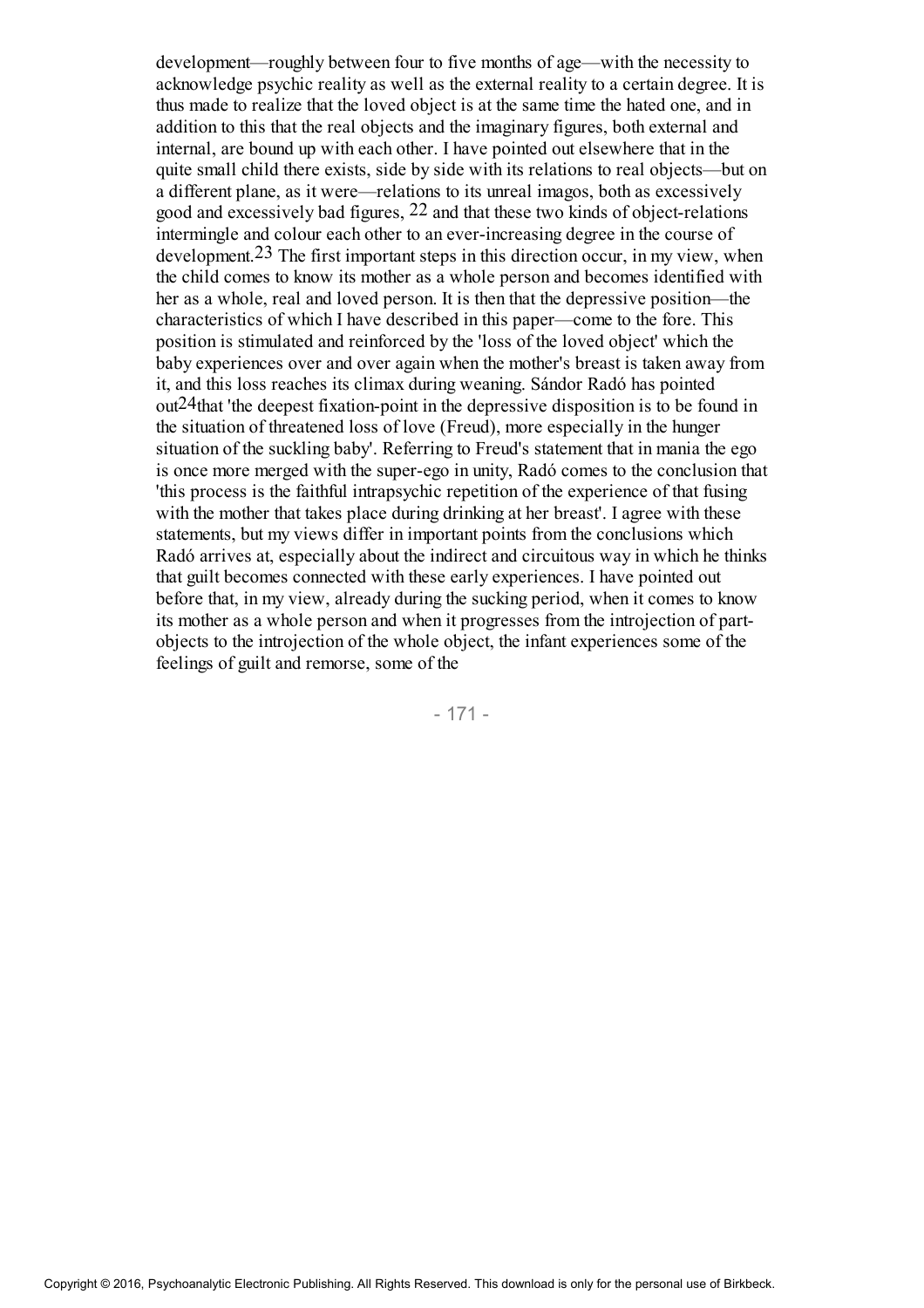pain which results fromthe conflict between love and uncontrollable hatred, some of the anxieties of the impending death of the loved internalized and external objects—that is to say, in a lesser and milder degree the sufferings and feelings which we find fully developed in the adult melancholic. Of course these feelings are experienced in a different setting. The whole situation and the defences of the baby, which obtains reassurance over and over again in the love of the mother, differ greatly from those in the adult melancholic. But the important point is that these sufferings, conflicts, and feelings of remorse and guilt, resulting fromthe relation of the ego to its internalized object, are already active in the baby. The same applies, as I suggested, to paranoid and manic positions. If the infant at this period of life fails to establish its loved object within—if the introjection of the 'good' object miscarries—then the situation of the 'loss of the loved object' arises already in the same sense as it is found in the adult melancholic. This first and fundamental external loss of a real loved object, which is experienced through the loss of the breast before and during weaning, will only then result later on in a depressive state if at this early period of development the infant has failed to establish its loved object within its ego. In my view it is also at this early stage of development that the manic phantasies, first of controlling the breast and, very soon after, of controlling the internalized parents as well as the external ones, set in, with all the characteristics of the manic position which I have described, and are made use of to combat the depressive position. At any time that the child finds the breast again, after having lost it, the manic process by which the ego and ego-ideal come to coincide (Freud) is set going; for the child's gratification of being fed is not only felt to be a cannibalistic incorporation of external objects (the 'feast' in mania, as Freud calls it), but also sets going cannibalistic phantasies relating to the internalized loved objects and connects with the control over these objects. No doubt, the more the child can at this stage develop a happy relationship to its real mother, the more will it be able to overcome the depressive position. But all depends on how it is able to find its way out of the conflict between love and uncontrollable hatred and sadism. As I have pointed out before, in the earliest phase the persecuting and the good objects (breasts) are kept wide apart in the child's mind. When, along with the introjection of the whole and real object, they come closer together, the ego has over and over again recourse to that mechanism —so important for the development of the relations to

- 172 -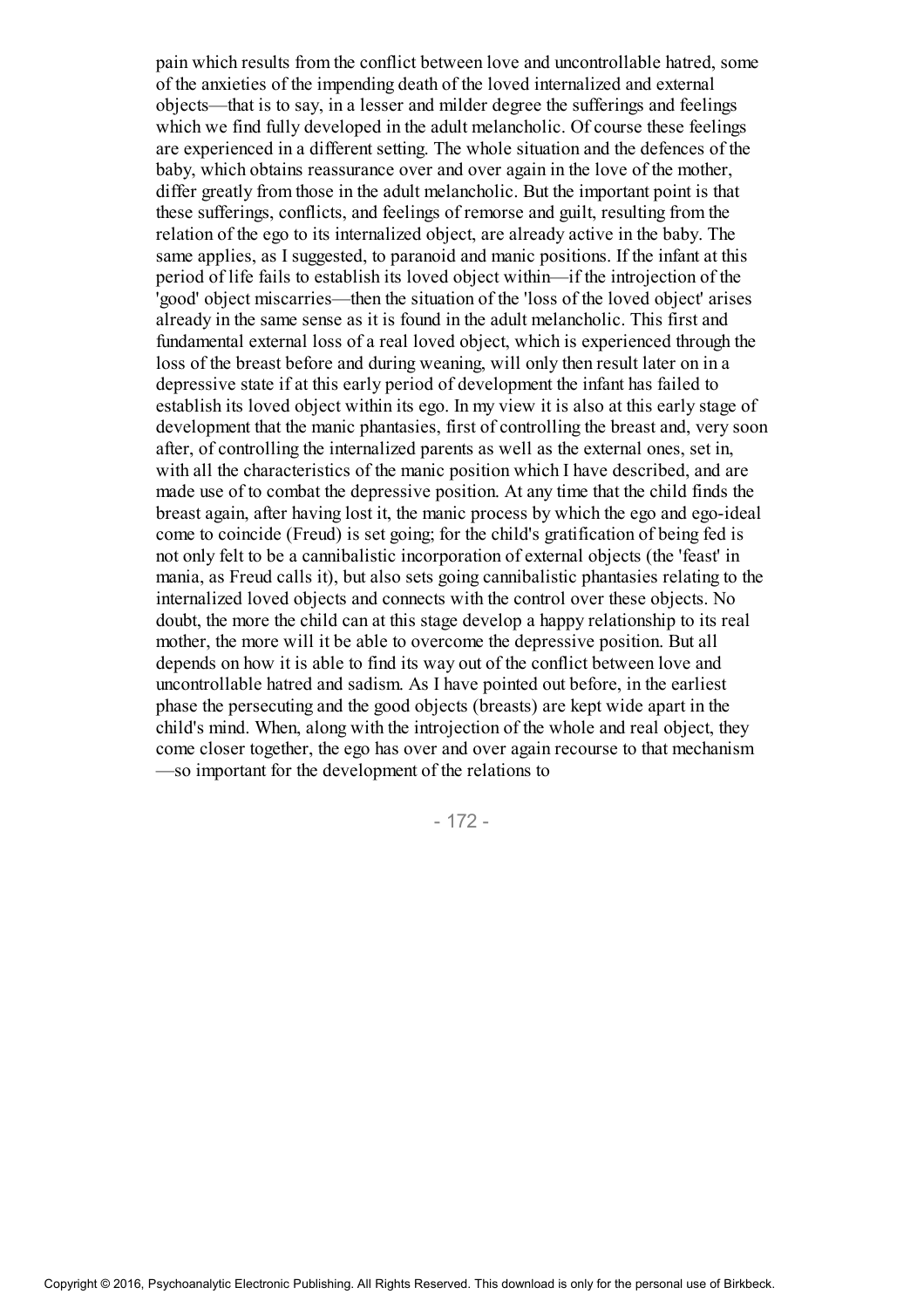objects—namely, a splitting of its imagos into loved and hated, that is to say, into good and dangerous ones.

One might think that it is actually at this point that ambivalence which, after all, refers to object-relations—that is to say, to whole and real objects—sets in. Ambivalence, carried out in a splitting of the imagos, enables the small child to gain more trust and belief in its real objects and thus in its internalized ones—to love themmore and to carry out in an increasing degree its phantasies of restoration on the loved object. At the same time the paranoid anxieties and defences are directed towards the 'bad' objects. The support which the ego gets froma real 'good' object is increased by a flight-mechanism, which alternates between its external and internal good objects.

It seems that at this stage of development the unification of external and internal, loved and hated, real and imaginary objects is carried out in such a way that each step in the unification leads again to a renewed splitting of the imagos. But as the adaptation to the external world increases, this splitting is carried out on planes which gradually become increasingly nearer and nearer to reality. This goes on until love for the real and the internalized objects and trust in themare well established. Then ambivalence, which is partly a safeguard against one's own hate and against the hated and terrifying objects, will in normal development again diminish in varying degrees.

Along with the increase in love for one's good and real objects goes a greater trust in one's capacity to love and a lessening of the paranoid anxiety of the bad objects—changes which lead to a decrease of sadismand again to better ways of mastering aggression and working it off. The reparation-tendencies which play an all-important part in the normal process of overcoming the infantile depressive position are set going by different methods, of which I shall just mention two fundamental ones: the manic and the obsessional positions and mechanisms.

It would appear that the step fromthe introjection of part-objects to whole loved objects with all its implications is of the most crucial importance in development. Its success—it is true—depends largely on how the ego has been able to deal with its sadismand its anxiety in the preceding stage of development and whether or not it has developed a strong libidinal relation to part-objects. But once the ego has made this step it has, as it were, arrived at a crossroad from which the ways determining the whole mental make-up radiate in different directions.

- 173 -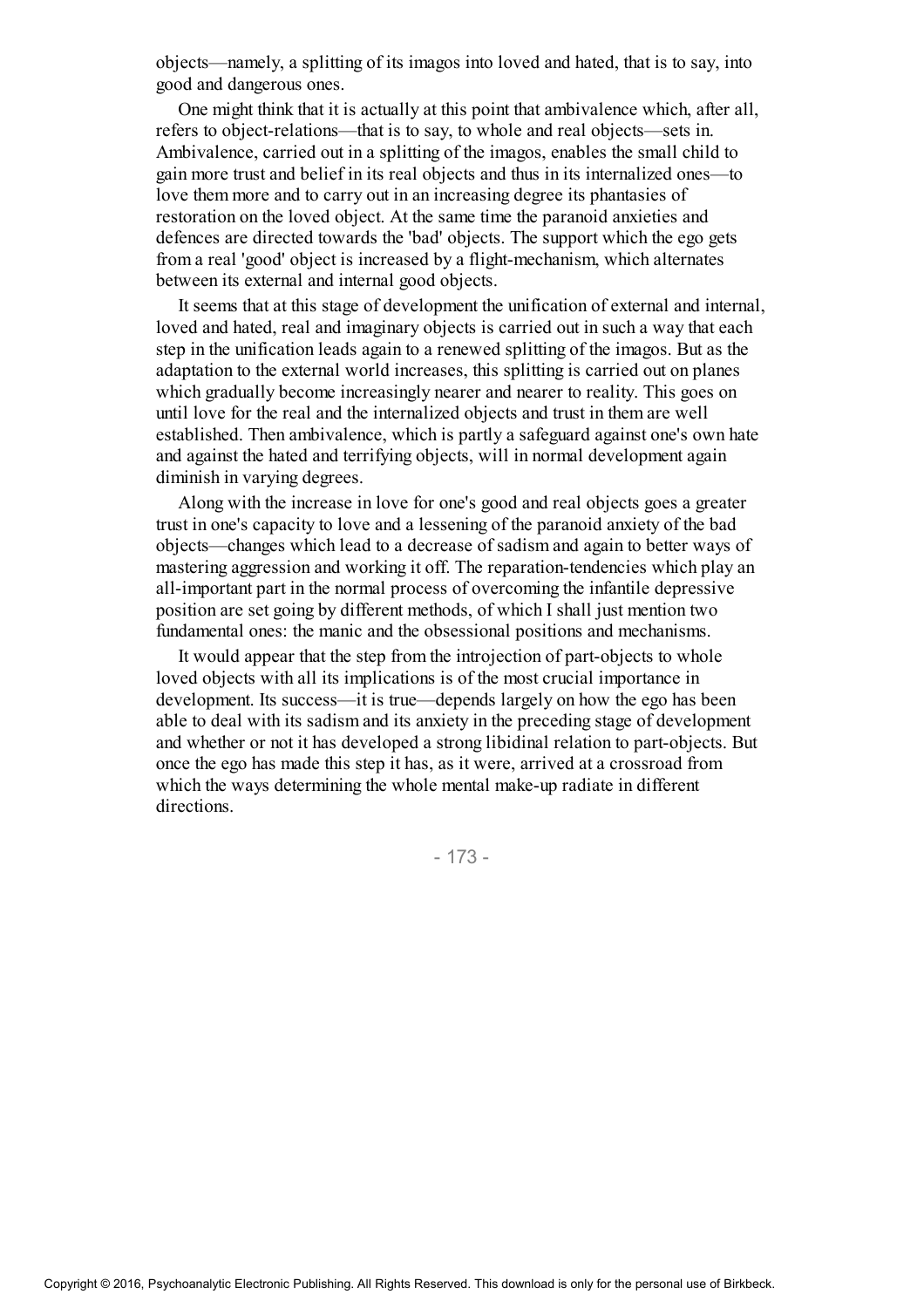I have already considered at some length how a failure to maintain the identification with both internalized and real loved objects may result in the psychotic disorders of the depressive states, or of mania, or of paranoia.

I shall now mention one or two other ways by which the ego attempts to make an end to all the sufferings which are connected with the depressive position, namely: (*a*) by a 'flight to the "good", internalized object', a mechanismto which Melitta Schmideberg has drawn attention in connection with schizophrenia.<sup>25</sup> The ego has introjected a whole loved object, but owing to its immoderate dread of internalized persecutors, which are projected on to the external world, the ego takes refuge in an extravagant belief in the benevolence of his internalized objects. The result of such a flight may be denial of psychic and external reality and the deepest psychosis.

(*b*) By a flight to external 'good' objects as a means to disprove all anxieties internal as well as external. This is a mechanismwhich is characteristic for neurosis and may lead to a slavish dependence on objects and to a weakness of the ego.

These defence-mechanisms, as I pointed out before, play their part in the normal working-through of the infantile depressive position. Failure to work successfully through this position may lead to the predominance of one or another of the flightmechanisms referred to and thus to a severe psychosis or a neurosis.

I have emphasized in this paper that, in my view, the infantile depressive position is the central position in the child's development. The normal development of the child and its capacity for love would seemto rest largely on how the ego works through this nodal position. This again depends on the modification undergone by the earliest mechanisms (which remain at work in the normal also) in accordance with the changes in the ego's relations to its objects, and especially on a successful interplay between the depressive, the manic and the obsessional positions and mechanisms.

- 174 -

 $\overline{\phantom{a}}$ 25 M. Schmideberg, 'Psychotic Mechanisms in Cultural Development' this JOURNAL, Vol. XI, 1930.